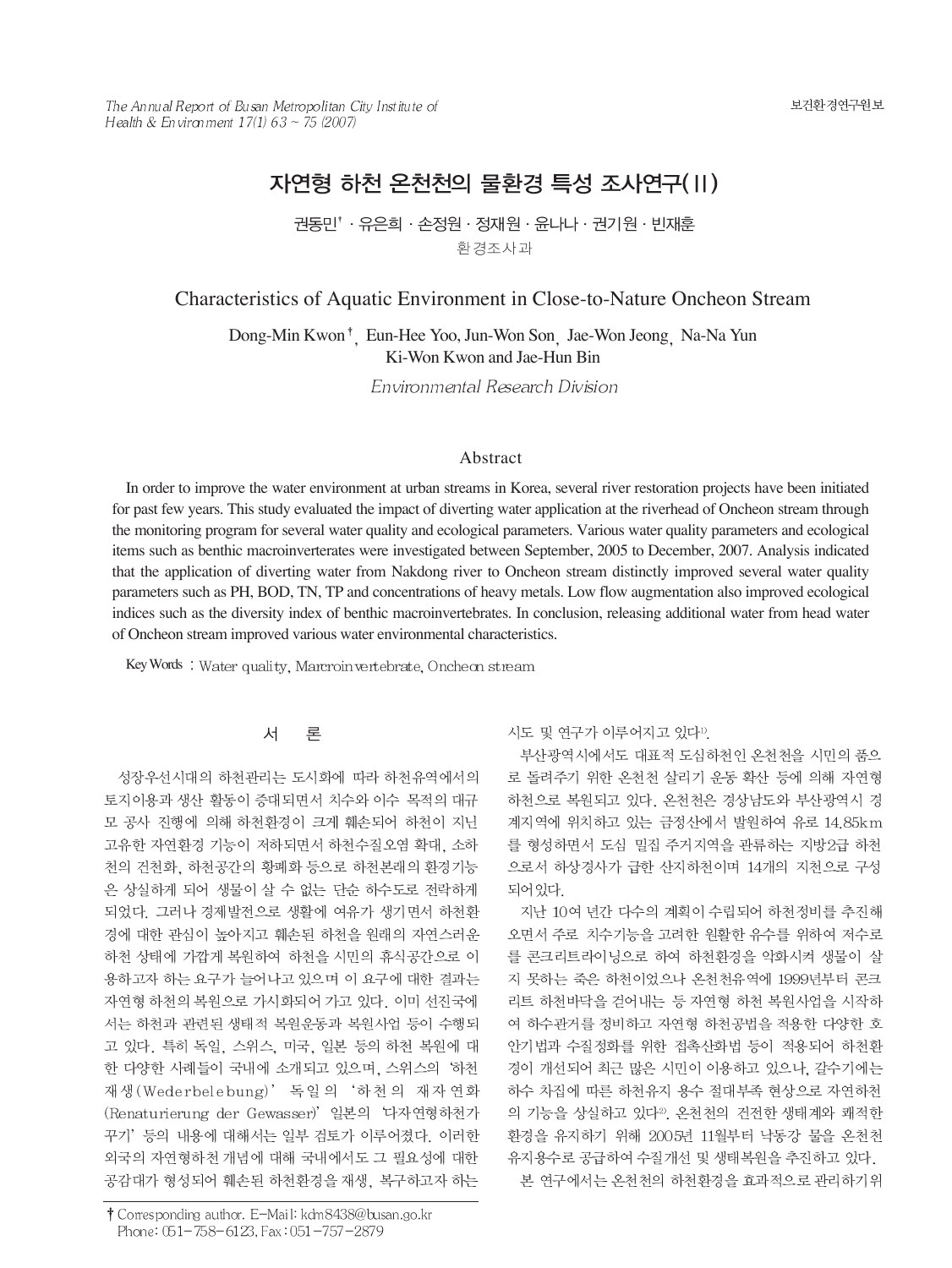

Fig. 1. Map of the Oncheon stream showing sampling sites A : 청룡2호교, B : 태광산업, C : 금정구청 D : 온천교, E : 세병교, F : 연안교

하여 하천유지용수 공급 전, 후를 중심으로 이화학적 수질뿐만 아니라 하상퇴적물, 부착조류, 저서성대형무척추동물 등 물환 경 생태의 변화 및 상호관계를 다면 평가하여 자연형 하천 복 원사업 후의 성과와 향후 예상될 문제점 및 다른 자연형 하천 조성 시 하천환경 평가의 기초 자료로 활용하고자 하였다.

### 연구 방법

#### 조사지점 및 기간

본 연구의 조사지점으로는 온천천의 기점인 청룡교를 기준 으로 주변 환경을 고려하여 상류 2개 지점(하천유지용수로 낙 동강물이 통수되는 청룡 2호교, 태광산업 지점), 중류 2개 지 점(금정구청, 온천교 지점), 하류 2개 지점(세병교, 연안교 지 점) 총 6개 지점을 선정하여 2005년 9월부터 2007년 11월까 지 월 1회 측정하였으며, 부착조류, 저서성 대형무척추동물, 하상퇴적물과 같은 생태조사는 상, 중, 하류의 각 1개 지점인 청룡2호교, 금정구청, 세병교 지점을 분기 1회 조사하였다.

#### 시료채취 및 조사방법

#### 이화학적 수질조사

수질의 이화학적 성분분석을 위한 조사로서 수온, pH, DO항

목은 현장 측정기(YSI-556MPS)를 이용하여 현장에서 바로 측 정하였고, BOD, TN, TP 등은 시료채취 후 즉시 실험실로 운반 하여 수질오염공정시험방법(환경부, 2002년)<sup>9</sup>에 의거하여 분석 하였다.

#### 유량조사

유량조사는 온천천 상류인 A, 중류 C, 하류 E 지점에서 거리 별 수심 및 유속을 측정하여 환경부 수질오염공정시험방법에 따라 유량을 산정하였으며, 유속은 회전식 유속계(Valeport BFM00<sup>11</sup>을 이용하여 조사하였고 거리별 수심은 목자판을 이용 하였다.

#### 부착조류조사

시료는 수심 10 ~ 30 cm에 있는, 지름 10~20 cm 정도의 상 면이 편평한 돌을 여러 개 선택하여 윗면을 솔로 문질러 증류수 로 씻어 내리며 채집하였다. 채집한 시료는 Lugol's solution 으로 고정하고 permanganate method (Handey, 1974)<sup>4)</sup>에 준해 산 처리한 후, pleurax로 영구표본을 제작하여 광학현미 경(Zeiss Axioskop 40, 1,000) 하에서 검경하였다.

계수는 각 지점마다 세포수의 총계가 500개체 이상이 될 때 까지 세었으며, 규조의 길이, 폭, 횡조선 등을 측정, 각의 모양, 세포 세부형태로서 종을 동정하였으며, 정준(1993)5), Watanabe (2005)<sup>®</sup>의 분류도감을 참고하였다.

수질오염 평가는 부착규조의 상대빈도를 이용하여 Watanabe et al.  $(1990)^{\eta}$ el DAIpo (diatom assemblage index to organic water pollution) 방법으로 평가하였으며, 이는 규조를 호오탁성종, 광적응성종, 호청수성종의 3군으로 분류한 후 각각의 군이 점하는 상대 출현률로부터 다음 식에 따 라 오탁도를 구하였다.

$$
\mathrm{DA} \mathrm{Ipo} = 50 \; - \frac{1}{2} \; (\; \sum_{p=1}^{m} \mathrm{Sp} \; - \! \sum_{x=1}^{n} \mathrm{Sx})
$$

= 그 지점에서 출현하는 m종의 호오탁성종(Sp)의 규 조군집 중에서 상대출현률의 합

 $\sum^{\mu}$ Sx  $\epsilon = \pm 1$  지점에서 출현하는 n종의 호청수성종(Sx)의 규 조군집 중에서 상대출현률의 합

DAIpo치는 100에 가까울수록 수질이 청정하고, 0에 가까울

Table 1. Relationships among the DAIpo, BOD5 and saprobic degrees.

| DAIpo치        | $BOD$ (mg/L)      | 오탄계급                            |
|---------------|-------------------|---------------------------------|
| $100 \sim 85$ | $0.625$ >         | 극빈부수성수역(xs)                     |
| $85 \sim 70$  | $0.625 \sim 1.25$ | β-빈부수성수역 (β-os)                 |
| $70 \sim 50$  | $1.25 \sim 2.5$   | α-빈부수성수역 (α-os)                 |
| $50 \sim 30$  | $2.5 \sim 5.0$    | β-중부수성수역 (β−ms)                 |
| $30 \sim 15$  | $5.0 \sim 10.0$   | $\alpha$ -중부수성수역 $(\alpha$ -ms) |
| $15 \sim 0$   | 10.0 <            | 강부수성수역 (ps)                     |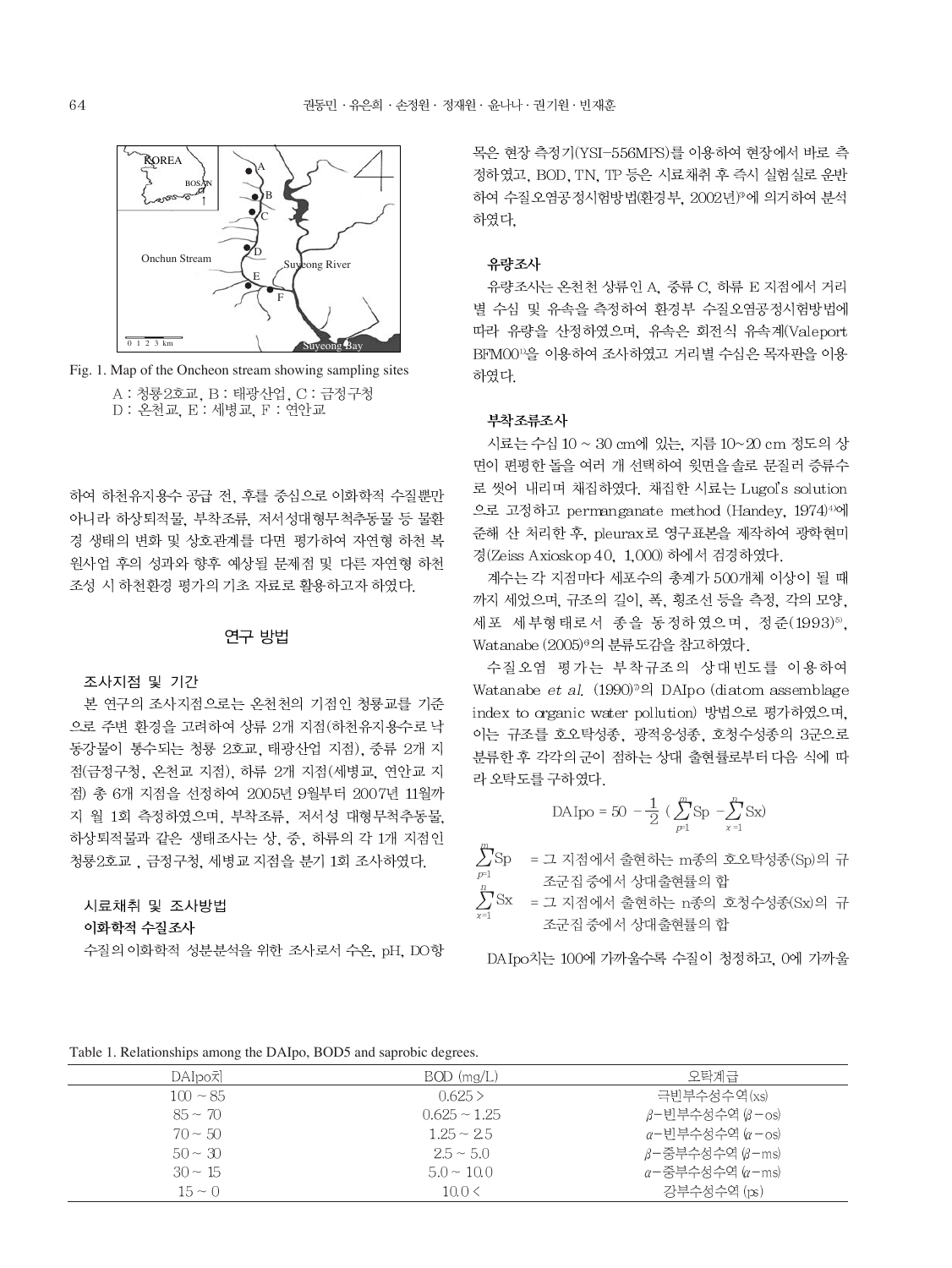수록 오염되었음을 나타낸다. 또한 DAIpo치와 BOD 및 오탁계 급의 관계는 아래와 같다.

하상퇴적물 조사 : 조사항목은 pH. 강열감량, 구리, 카드뮴, 납, 아연, 망간, 크롬, 비소 등 9개 항목에 대해 분석하였으며, 시료채취는 모종삽으로 채취하여 폴리에틸렌 봉지에 담아 밀봉 한 후 실험실로 운반하였으며 중금속 시료의 전처리는 토양오 염공정시험방법®에 의하여 시료를 통풍이 잘되는 곳에서 건조 시킨 후, 2mm 표준체(10메쉬)에 통과한 시료를 분석용 시료로 하였고, 수소이온농도는 pH미터(Orion SA720)를 사용하여 측 정하였으며. 강열감량은 600±25℃에서 30분간 강열하고 방냉 하여 무게를 잰 증발접시에 시료 적당량을 취한 후 25%질산암 모늄액을 넣어 600±25 에서 3시간 강열하고 방냉한 후 무게 를 측정하였다. 그리고, 구리, 카드뮴 등 중금속은 원자흡광광 도계(Varian Spectra AA 220FS)를 이용하여 분석하였다.

저서성 대형무척추동물 조사 : 저서성대형무척추동물 채집은 계류용 정량채집망인 Suber net (30×30cm, 망묵 0.5mm, (Hauer et al., 1995)<sup>9</sup>을 사용하여 각 조사지점에서 가능한 한 미소서식처(riffle, run, pool)를 구분하여 3회씩 정량 채집하 였다. 채집된 표본은 현장에서 10%포르말린으로 고정하였으며 실험실로 운반한 후 sorting하여 10%에탄올에 보관하였으며, 생물 종의 분류는 윤(1995)10) 윤(1998)11) 정(2003)12). Dennis(1979)<sup>13</sup>. Merritt and Cummins (1996)<sup>14</sup>를 참조하여 실시하였다. 종 수준까지 분류가 어려운 종은 외부형태가 확연 히 구별되는 종을 대상으로 임의로 과나 속 수준에서 sp 1. 등 의 형태로 정리하였다.

저서성대형무척추동물의 군집구조를 파악하기 위해 채취시 기 및 지점별로 개체수와 종수, 종다양성지수, 우점도지수를 비 교하였다.

종다양성지수는 Shannon - wiener function (H<sup>'</sup>) (Pielou, 1977)<sup>19</sup> 에 따라 산출하였으며 산출식은 아래와 같다.

 $H = \Sigma(\text{ni}/N \cdot \log(\text{ni}/N))$ 

(ni : i 종의 개체수, N : 총개체수)

우점도지수는 McNaughton's dominant index (DI) (McNaughton, 1967)<sup>6</sup>를 이용하여 산출하였으며 산출식은 아 래와 같다.

 $DI = (n1 + n2)/N$ 

(n1 : 우점종, n2 : 아우점종, N : 총개체수)

#### 결과 및 고찰

#### 이화학적 수질

#### 온천천의 수질변화 추이

Fig.1.은 자연형 하천으로 복원된 온천천의 지난 십 여년간 의 BOD농도 변화 추이를 나타낸 것으로 Fig. 1.에서 보는 것 과 같이 '94년도에는 온천천 최하류인 F지점은 BOD 78.7



Fig. 2. Variation of water quality in F site of Oncheon stream

mg/L, TN 21.0 mg/L, TP 1.248 mg/L 로 하천이라기보다 는 하수도에 가까운 생물이 살지 못하는 죽은 하천이었으나.' 95년부터 민관합동 온천천 살리기 운동 시작. '98년 자연형 하 천정비 계획 및 설계실시, '99년에는 온천천 유역의 하수차집 관거의 설치 완료 등 본격적으로 자연형 하천의 정비를 시작하 면서 하천바닥 및 호안의 콘크리트구조물을 걷어내고 자연석. 나무, 흙 등을 이용해 자연형 식생호안을 설치하는 등 자연형 하천으로 복원되면서 2001년에는 최 하류의 F지점은 BOD 11.1 mg/L. TN 5.88 mg/L. TP 0.95 mg/L로 급격히 수질이 회복되기 시작하였으며, 갈수기 하천유지량 부족을 해소하기 위해 2005년 11월 이후 낙동강 물을 도수하여 통수하기 시작 하면서부터 수질은 더욱 개선되어 2007년 11월 현재 하천수질 환경 2등급(BOD 3 mg/L)이하의 수질상태를 유지하고 있는 것으로 조사되었다.

#### 하천유지용수 공급 전, 후 구간별 수질변화

온천천은 자연형 하천 조성사업의 일환으로 하수관거정비 등 으로 인하여 수질은 급격히 개선되었으나 특히, 갈수기에는 하 천유지 수량의 절대적 부족으로 하천 본래의 기능을 상실하고 있어 생태계의 장기적 안정성과 쾌적한 하천환경을 유지하기 위하여 하천유지용수로 낙동강 물을 도수하여 2005년 11월부 터 현재까지 30,000 ~ 50,000 m3/일을 온천천 상류인 A지점 에서 3곳에서 분산하여 통수하고 있다. Fig.3.은 하천유지용수 공급 후 구간별 수질상태를 비교분석한 결과를 나타낸 것이다.

Fig.3.에 나타난 것과 같이 하천유지용수로 낙동강 물을 통 수하기 전, 후의 구간별 BOD농도 변화 조사결과 외부오염원이 거의 없는 최상류의 A지점은 낙동강 물 통수 전에는 BOD 0.4mg/L의 1급수의 수질을 나타내고 있으나 인구가 밀집한 도심지인 중. 하류(B. C. D. F)지점으로 내려가면서 수질이 악 화되고 있는 것으로 나타났다. 그러나, 최상류인 A지점에 낙동 강 물을 통수한 후 Fig. 3.에서 보는 것과 같이 통수 전 보다 중, 하류로 내려가면서 수질이 많이 향상된 것으로 나타났으 며, PH, DO는 다소 상승한 것으로 조사되었다. 이는 낙동강에 서식하는 조류의 영향인 것으로 추정된다.

구간별 BOD의 농도는 통수 전 과는 달리 하류로 내려갈수록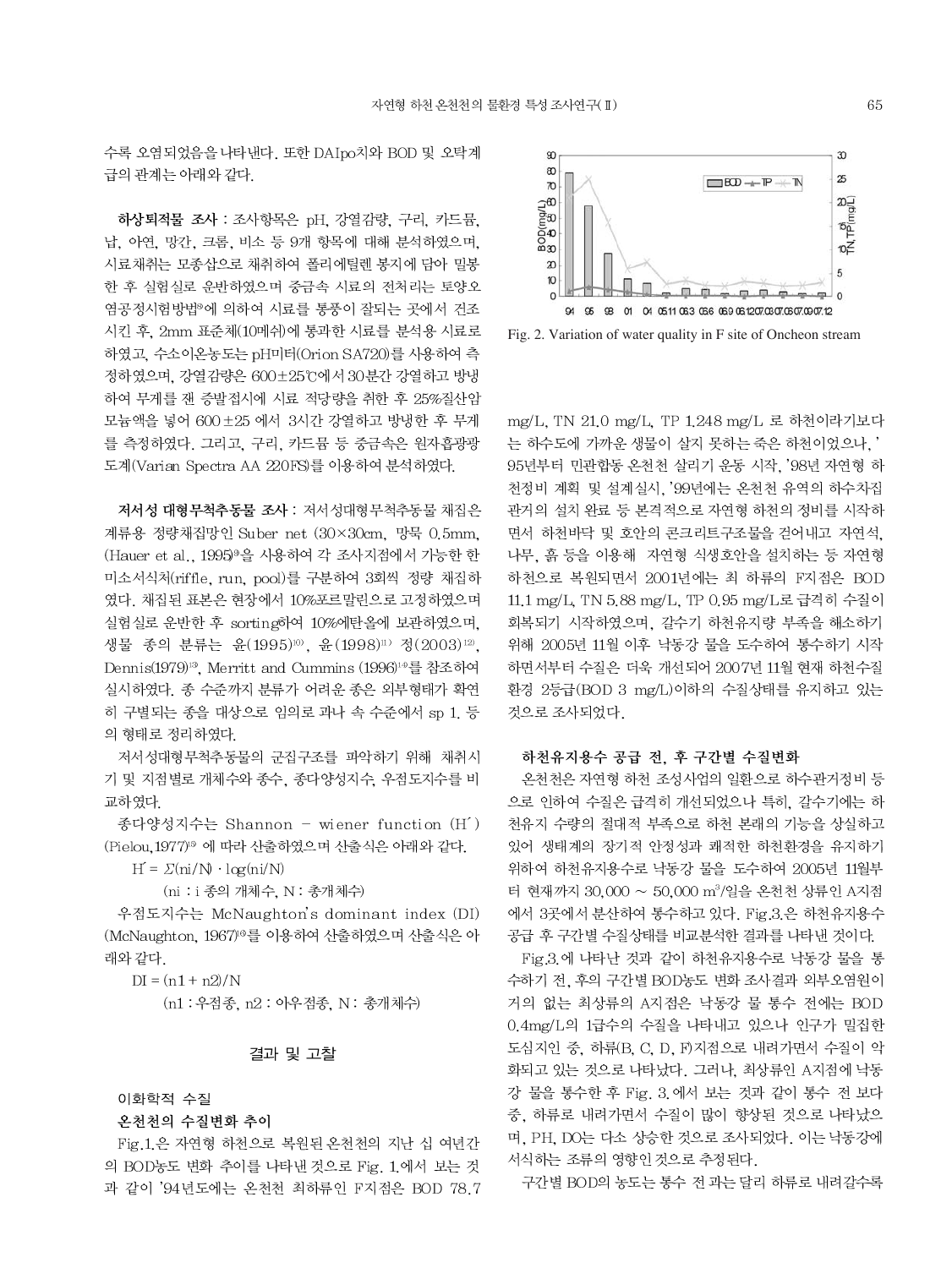

Fig. 3. Variation of water quality at each site after the flowing of supporting Water

수질이 악화되는 현상은 거의 나타나지 않았으며, TN, TP, 역 시 BOD와 유사한 경향을 보이고 있는 것으로 조사되었다.

이는 하천유지용수로 상수원수 2 ~ 3등급인 낙동강 물을  $30,000 \sim 50,000$   $\mathrm{m}^3/\mathrm{2}$  공급함으로서 하천유지용수량의 증 가에 의한 수질개선효과와 하천유지용수 공급 전을 기준으로 해서 실시한 비점오염원에 의한 생활오수의 유입 차단 정비 효 과에 의한 것으로 추정된다.

#### 강우 시 구간별 수질변화

Fig. 4. 는 온천천의 강수 시의 구간별 수질변화를 지점별로 비교 조사한 결과를 나타낸 것이다. 시료채취는 2006년 3월 19일 강우 초기에 실시하였으며 이 때 강우량은 19 mm였다. Fig. 4.에서 보는 것과 같이 연구조사기간 동안 평균 BOD농 도는 각 지점별로 거의 차이가 없었지만, 강우 시에는 중, 하류 로 내려가면서 중류인 C, D지점의 경우 BOD는 21 ~ 29 mg/L로 평균 BOD인 3 ~ 4 mg/L 보다 6 ~ 7배 증가하였으 며, 하류로 내려가면서 그 증가폭은 더 커져 최 하류인 F지점



Fig. 4. BOD variation of rainy day in the each site of Oncheon stream

에서는 평상시보다 25배나 증가한 BOD 74 mg/L로, 생물이 살 수 없는 하수와 같은 수질 상태를 나타내고 있는 것으로 조 사되었다.

그리고, 국립환경연구원 2000년 하천수질의 계절변화에 따 른 특성연구17에 의하면 부산시의 온천천이 강우 시 수질이 가 장 급격히 악화되는 대표적인 하천인 것으로 조사되었다.

이는 온천천은 하상경사가 심한 산지하천이며, 중, 하류에 주 로 산재해 있는 지천은 하천이라기보다는 복개된 하수구로 이 용되고 있으며, 하수 차집관거는 합류식으로 되어있어 강우 시 특히 초기 강우 시에는 하수관거 이물질이 일시에 온천천으로 유입되어 수질이 급격히 악화되는 것으로 추정되며 중, 하류지 점의 하수관거 정비가 분류식으로 완전히 정비가 되지 않을 경 우 강우 시에는 똑 같은 현상의 반복이 예상되므로, 하류의 경 우 온천천의 자연형 하천 보전 및 물환경 개선을 위해 우수배제 를 위한 분류식 하수관거의 정비가 우선되어야 할 것이다.

#### 지점별 유량변화

하천유량 조사는 상류 A, 중류 C, 하류 E 각 1개 지점씩을 선택하여 측정하였으며, 상류 A지점은 온천천의 기저유량을 측정하기위하여 통수지점인 청룡 2호교 상류에 있는 A지점을 선택하였다. 조사 시기는 2007년 2월, 5월, 8월, 12월로 분기 별로 각 1회 조사하였다. 현재 온천천은 하천유지량 부족을 해 소하기 위해 2005년 11월 이후 낙동강 물을 도수하여 평일 30,000 m<sup>3</sup>/일, 토 · 일요일은 50,000 m<sup>3</sup>/일 통수되고 있다.

Fig. 5.는 4차에 걸친 온천천 유량 조사결과를 나타낸것으 로 하천유지용수가 공급되지 않는 상류 A지점은 1,500 ~ 3.200 m<sup>3</sup>/일. 하천유지용수가 공급되고 있는 중. 하류의 C. E



Fig. 5. Variation of flowrate at each site of Oncheon stream



Fig. 6. variation of the depth of water in C site of Oncheon stream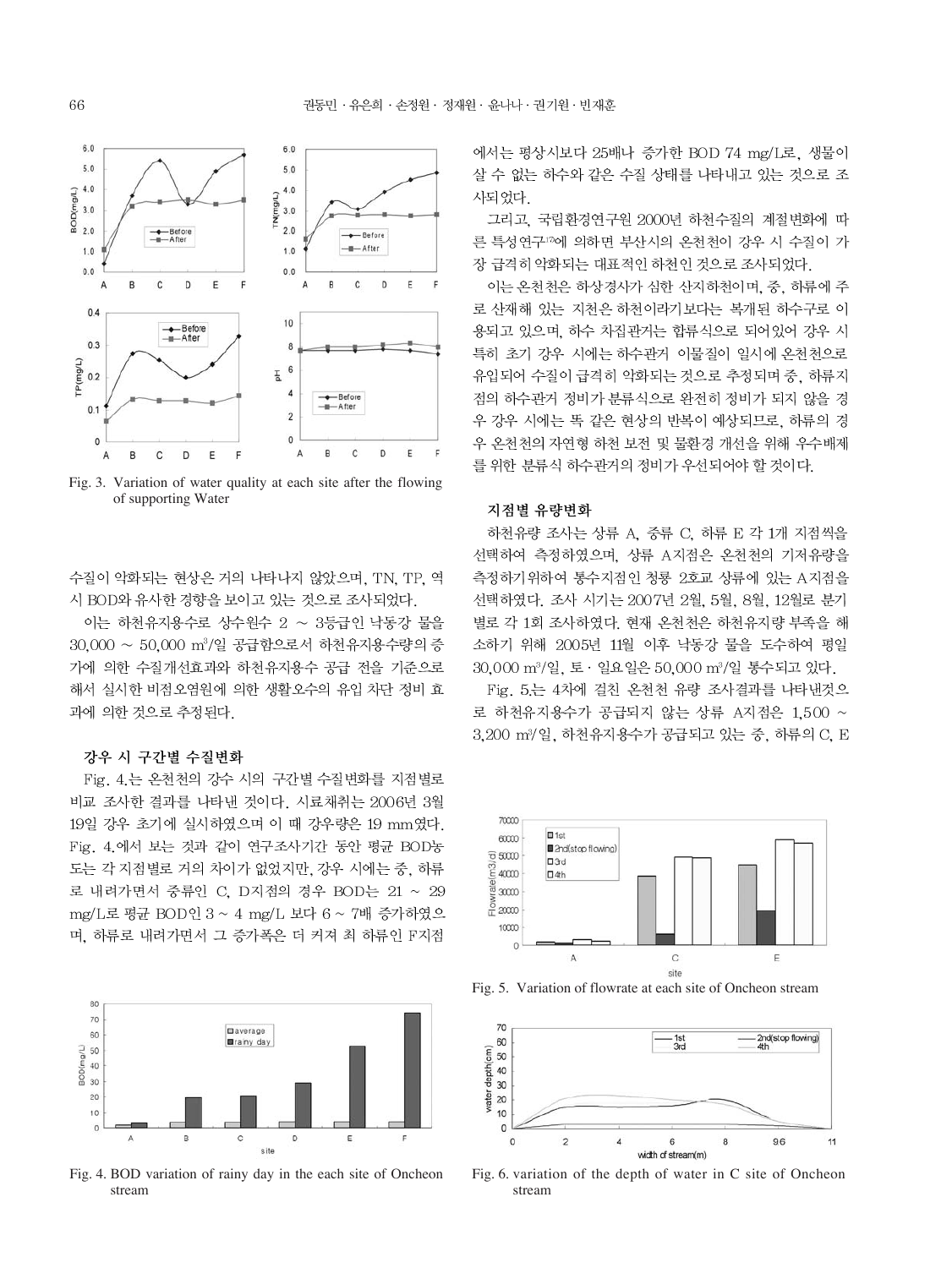지점은 각 39,000 ~ 49,000 m<sup>3</sup>/일, 45,000 ~ 59,000 m<sup>3</sup>/ 일로 조사되었으며 하류 E지점의 유량이 중류인 C지점보다 다 소 많은 것으로 나타났다. 이는 하류 E지점은 감조하천으로 해 수가 유입되는 지점으로 조석간만의 차와 하천바닥의 복류수 및 지하수량 변화 등에 의한 것으로 추정된다.

조사시기별로 중, 하류의 유량을 분석한 결과 갈수기인 1차 가 비갈수기인 3. 4차에 비해 유량이 적은 것으로 나타났다. 이는 갈수기에는 같은 양의 하천유지용수가 공급되더라도 하 천바닥으로 침투되는 유량의 증가 등에 의한 하천환경변화에 기인하는 것으로 사료되며, 하천유지용수의 공급이 중단되었 던 2차 유량조사결과 중 하류인 C, E 지점의 유량은 6,200 ~ 19,000 m3/일로 하천유지용수 공급 전, 후의 차이는 약 30.000 ~ 40,000 m<sup>3</sup>/일 인 것으로 조사되었다.

Fig.6.는 중류인 C지점에서 하천유지용수 공급 중단 시와 공급 시의 수심을 비교한 결과로 30,000 m3/일 하천유지용수 공급시 공급 중단 시에 비해 약 12 ~ 16 cm 정도 수심이 높아 지는 것으로 나타났다.

#### 부착조류

부착조류는 하천생태계의 일차생산자로서 수생식물이나 광 합성 세균들과 함께 중요한 수계의 구성원이다. 이들은 특히 수질이나 유속과 같은 물리 화학적 요인에 대단히 민감하여 하 천수계의 생물학적 변동을 대변하는 중요한 지표생물중의 하 나이다. 따라서. 본 연구에서는 부착조류를 이용해 하천수질 및 생태계 변화를 조사하고자 하였으며, 조사기간은 2007년 2 월 ~ 12월까지 분기 1회 총 4회 조사하였으며, 조사지점은 청 룡교 상류인 A. 중류인 금정구청의 C. 하류인 세병교 E지점 3 개 지점을 조사하였다.

부착조류 조사결과 2월 A지점에서 확인된 부착규조는 11속 13종으로, 제1우점종은 호청수성종인 Achnanthes lanceolata로 출현율은 47.4%였고, 제2우점종은 호청수성종 인 Fragilaria capucina로 출현율은 24.8%였다.

C지점에서 확인된 부착규조는 11속 15종으로, 제1우점종은 광적응성종인 Stephanodicus hantzschii f. tenuis로 출현 율은 44.5%였고, 제2우점종은 광적응성종인 Navicula cryptocephala로 출현율은 19.3%였다. 또 E지점에서 확인된 부착규조는 9속 13종으로, 제1우점종은 광적응성종인 Stephanodicus hantzschii f. tenuis로 출현율은 48.2%였 고, 제2우점종은 호오탁성종인 Nitzschia palea로 출현율은 19.4%였다.

5월에는 A지점에서 확인된 부착규조는 14속 22종으로, 제1 우점종은 광적응성종인 Gomphonema parvulum으로 출현 율은 24.2%였고, 제2우점종은 광적응성종인 Cymbella mesiana 로 출현율은 17.8%였다. 5월 C지점에서 확인된 부착 규조는 9속 12종으로, 제1우점종은 호청수성종인 Cocconeis placentula로 출현율은 61.3%였고, 제2우점종은 호오탁성종 인 Nitzschia palea로 출현율은 15.9%였다. 또한 E지점에서 확인된 부착규조는 7속 11종으로, 제1우점종은 호오탁성종인 Navicula subminuscula로 출현율은 73.3%였고, 제2우점종 은 호오탁성종인 Nitzschia palea로 출현율은 10.1%였다.

8월의 A지점에서 확인된 부착규조는 6속 8종으로, 제1우점 종은 호청수성종인 Cocconeis placentula var. lineata로 출현율은 48.9%였고, 제2우점종은 호청수성종인 Cocconeis placentula var. euglypta로 출현율은 30.7%였다. C지점에 서 확인된 부착규조는 10속 19종으로, 제1우점종은 호청수성 종인 Cocconeis placentula var. lineata로 출현율은 24.0%였고, 제2우점종은 광적응성종인 Navicula cryptocephala로 출현율은 13.2%였다. 8월 E지점에서 확인 된 부착규조는 6속 12종으로, 제1우점종은 광적응성종인 Gomphonema parvulum으로 출현율은 41.9%였고, 제2우 접종은 호청수성종인 Cocconeis placentula var. lineata로 출현율은 14.4%였다.

12월의 A지점에서 확인된 부착규조는 4속 8종으로, 제1우 점종은 호청수성종인 Gomphonema angustum으로 출현율 은 21.8%였고, 제2우점종은 호오탁성종인 Gomphonema pseudoaugur로 출현율은 20.0%였다. 12월 C지점에서 확인 된 부착규조는 8속 18종으로, 제1우점종은 광적응성종인 Gomphonema parvulum으로로 출현율은 33.0%였고, 제2 우점종은 호오탁성종인 Nitzschia amphibia로 출현율은 12.4%였다. 또 12월 E지점에서 확인된 부착규조는 8속 14종 으로, 제1우점종은 광적응성종인 Gomphonema parvulum 으로 출현율은 28.0%였고, 제2우점종은 호청수성종인 Cocconeis placentula var. lineata로 출현율은 16.8%였다. 온천천 3개 지점(A, C, E)에서의 2월, 5월, 8월 및 12월에 조

Table 2. Variation of DAIpo at each sampling site in the Oncheon stream.

|                   | Feb. 2007 |                      |              |                      | May. 2007           |              |      | Aug. 2007           |                     |                      | Dec. 2007    |              |  |  |
|-------------------|-----------|----------------------|--------------|----------------------|---------------------|--------------|------|---------------------|---------------------|----------------------|--------------|--------------|--|--|
|                   |           |                      | E            | A                    |                     | Е            |      |                     | Е                   |                      |              | E            |  |  |
| DAIpo             | 96.9      | 55.5                 | 48.9         | 53.6                 | 74.5                | 43.4         | 99.1 | 71.5                | 71.8                | 66.9                 | 32.3         | 49.9         |  |  |
| Saprobic degree   | XS        | $\alpha$ - $\circ$ s | $\beta$ – ms | $\alpha$ - $\circ$ s | $\beta$ - $\circ$ s | $\beta$ – ms | XS.  | $\beta$ – $\circ$ s | $\beta$ - $\circ$ s | $\alpha$ – $\circ$ s | $\beta$ – ms | $\beta$ – ms |  |  |
| BOD <sub>5</sub>  | 0.2       | 5.2                  | 4.3          | 2.0                  | 5.0                 | 5.6          | 0.4  | 2.2                 | 2.3                 | - 2                  | 3.1          | 2.8          |  |  |
| Number of species | 11        |                      | Q            | 14                   | 9                   |              | 6    | 10                  | b                   | 4                    | 8            | -8           |  |  |
| Number of genus   | 13        | ТÞ                   | 13           | 22                   | 12                  |              | 8    | 19                  | 12                  | 8                    | 18           | 14           |  |  |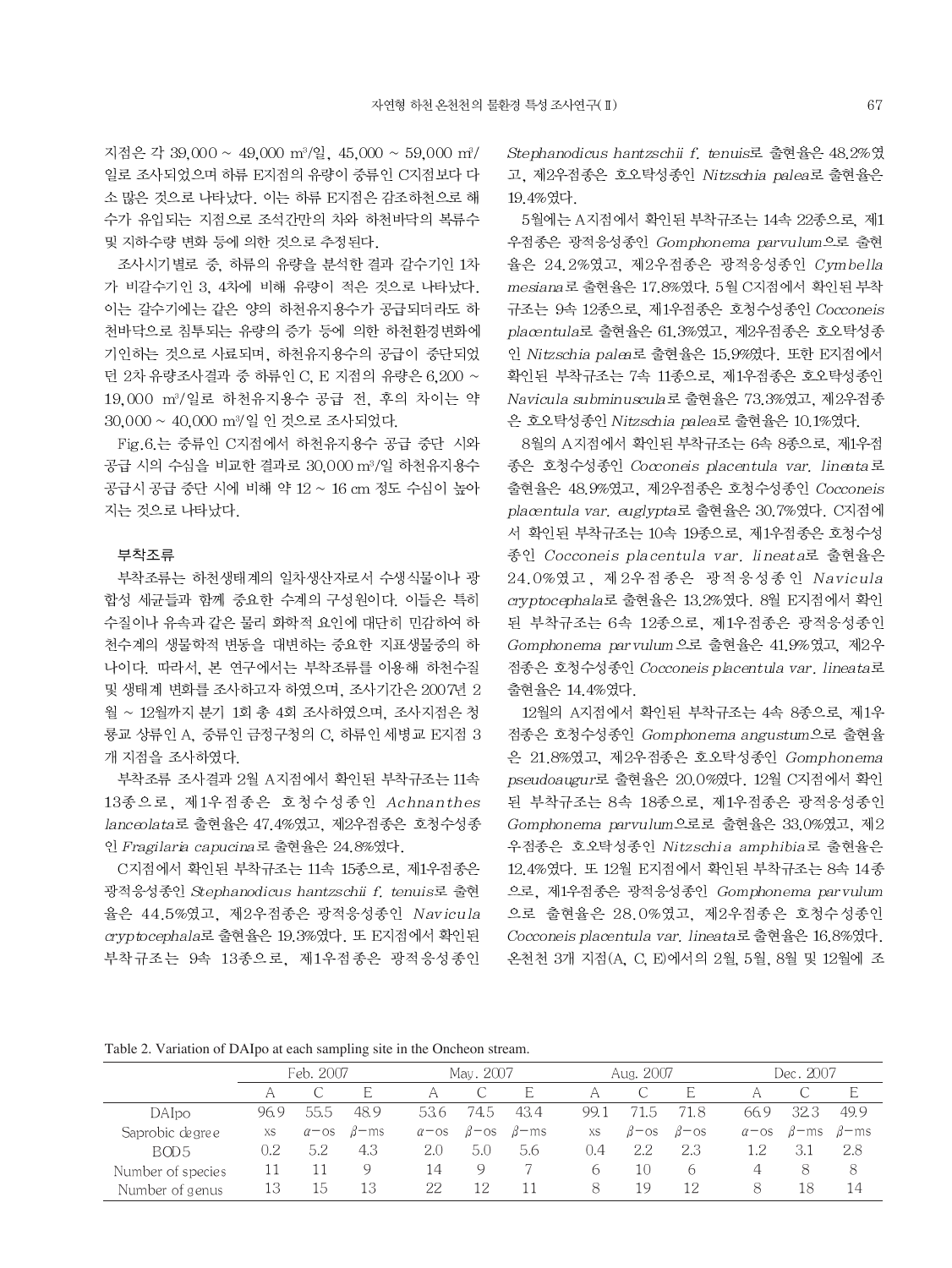사된 부착규조류의 DAIpo치(유기오탁지수)를 Table 2.에 나 타내었다.

2월과 8월의 A지점의 수질이 가장 깨끗한 극빈부수성수역 (xs)으로 나타났으며, BOD5 0.2~0.4 mg/L의 결과와도 일치 하였다. 5월의 금정구청뒤, 8월의 금정구청뒤와 세병교 지점은  $β$ -빈부수성수역(α-os)으로 나타났으나, BOD5 값은 2.2~5.0 mg/L로 일치하지 않았으며, 2월의 C지점과 5월과 12월의 A 지점은 β-빈부수성수역(α-os)으로 나타났으나 Α지점만 BOD5 1.2~2.0 mg/L로 일치하였다. 또한 2월의 E와 5월의 E지점 및 12월의 C와 Ε지점은 β-중부수성수역 (β-ms)으로 조사되었 으며, BOD 5는 2.8~5.6 mg/L로 거의 일치하였다.

BOD5 값과 DAIpo 오탁지수가 일치하지 않은 몇몇 경우를 고려해 볼 때, 채수 시점의 일시적인 이화학적 수질만으로는 하천의 종합적이고 평균적인 수질을 나타내기에는 미흡함을 알 수 있으며. 생물검정법에 의한 수질평가가 병행되어야 함을 알 수 있다.

#### 하상퇴적물

하상퇴적물은 일명 저질이라고도 하며 하천 등의 수저 퇴적 물과 표층토를 말하며 이는 수질환경내의 화학적, 기계적 및 물리적 분해과정의 산물로 여러 가지 오염물질이 축적되어 수 질과 더불어 수역 오염 현상을 파악하는 중요한 지표가 된다<sup>18)</sup>. 특히, 저질은 그 수역에 장기간 체류하기 때문에 유동적인 하 천수 성상을 누적적으로 나타낸다고 볼 수 있어 일정 기간의 오염 상태를 반영하는 오염지표로 가치가 있으며 또한 수질의 상시 감시의 미비점을 보완하는 의미를 갖는다19~21).

저질중의 중금속은 규산염 점토광물에 의한 흡착. 유기체의 분해과정에 의해 생성된 유기산과 강한 결합, 휴민의 일부에서 농축된 상태로 존재하는 등 물리적 및 전기적 결합에 의해 존 재하기 때문에 일단 중금속으로 오염된 저질이 자성화될 경우 에는 각종 중금속류의 용해도가 증가되어 유해도는 더욱 심화 되기도 한다. 그러므로 저질중의 중금속오염에 관한 기본적인 해결책을 모색하기 위해서는 저질에 대한 중금속 분포상태를 정확히 파악할 필요가 있다<sup>22</sup>. 따라서, 본 연구에서는 온천천 의 하상퇴적물에 함유된 유해 중금속 함량 및 강열함량 등을 분석하여 온천천의 환경오염 예방 및 그 정화대책 수립을 위한 기초자료를 제공하고자 하였다.

#### pH

pH는 생물의 존재를 위한 중요한 환경적 변수로써 오염되 지 않은 물의 pH는 중성근처를 가진다. 그러나 토양의 경우. 토양을 구성하는 광물질의 종류에 따라서 약간 염기성 혹은 산 성을 지니게 된다. 또한 pH는 pE(산화/환원 전위)와 더불어 토양 내에 있는 여러 무기물 및 유기물들의 존재형태에 영향을 끼쳐 토양 내에 존재하는 미생물에게도 영향을 미친다. 또한 pH에 따라서 퇴적물 속에 포함되어 있는 중금속들의 용출도 달라진다. 즉, 낮은 pH에서는 퇴적물의 용출율이 높아져 수질 에도 악영향을 끼칠 수 있다.

Table 3.은 연구기간동안 온천천 하상퇴적물 평균오염도의 조사결과를 나타낸 것으로 pH는 6.3 ~ 6.7정도의 중성을 나 타냈으며 하류로 내려갈수록 pH는 다소 감소했고, 우리나라 논토양의 평균 pH 5.723 보다는 다소 높은 것으로 나타났다.

그리고, 부산시 주요 12개 하천의 하상퇴적물 pH 6.9~8.824)와 서울시 중량천 pH 6.8~7.125보다는 다소 낮은 것으로 조사되었으며, 본 조사에서 측정되어진 pH값으로 볼 때 온천천 하상퇴적물의 pH는 오염되지 않은 값의 범위 내에 있는 것으로 나타났다.

#### 강열감량

강열감량은 퇴적물을 높은 온도에서 태울 때 줄어드는 질량을 말하는 것으로 일반적으로는 퇴적물 속에 포함되어 있는 유기물 의 양에 대한 간접지표로 쓰인다. 즉, 높은 강열감량은 곧 그 시 료 속에 많은 유기물이 포함되어 있음을 의미한다고 하겠다.

유기물량이 많은 퇴적물은 먼저 퇴적물 자신이 강물 속에 있 던 유기물질에 의해서 오염되어 있음을 나타내는 동시에 다른 많은 오염물질을 흡착, 저장하고 있을 수 있으며 환경조건에 따라서 다시 오염물질을 물속으로 용출시킬 가능성을 가지고 있기도 하는 것이다.

본 연구에서 조사한 온천천 퇴적물의 강열감량을 구간별 조 사결과 상, 중류인 A, C지점은 약 1%, 하류인 E1, E2는 2 ~ 2.8% 정도로 하류에서 배 이상 증가한 것으로 나타났다. 하류 E1지점은 하천 중심구간이며, E2지점은 구석진 지점으로 E1 은 2%, E2는 2.8%로 시료채취지점에 따라 차이가 큰 것으로 조사되었다. 이는 하류 E1지점의 경우 강우 시 지천인 사직천 의 오염된 월류수 침전 퇴적물들이 유속에 의해 자연정화가 잘 이루어지는데 비해 E2지점은 구석진 곳이라 유속이 거의 없어 잘 정화되지 않기 때문인 것으로 추정된다.

보다 지속적인 자연형 하천유지를 위해서는 하류의 경우 유 속이 정체되는 지점은 부분적 준설이 필요한 것으로 조사되었 다. 그러나 전반적 하상퇴적물의 오염정도는 안영의 등20이 조사한 한강퇴적물의 강열감량 3.1 ~ 15.12%, 권영택 등20이 조사한 창원 남천 하상퇴적물의 강열감량 14.1%보다는 훨씬 낮은 수준인 것으로 나타났다.



Fig. 7. Comparision of ignition loss of Oncheon stream and other stream sediments in Busan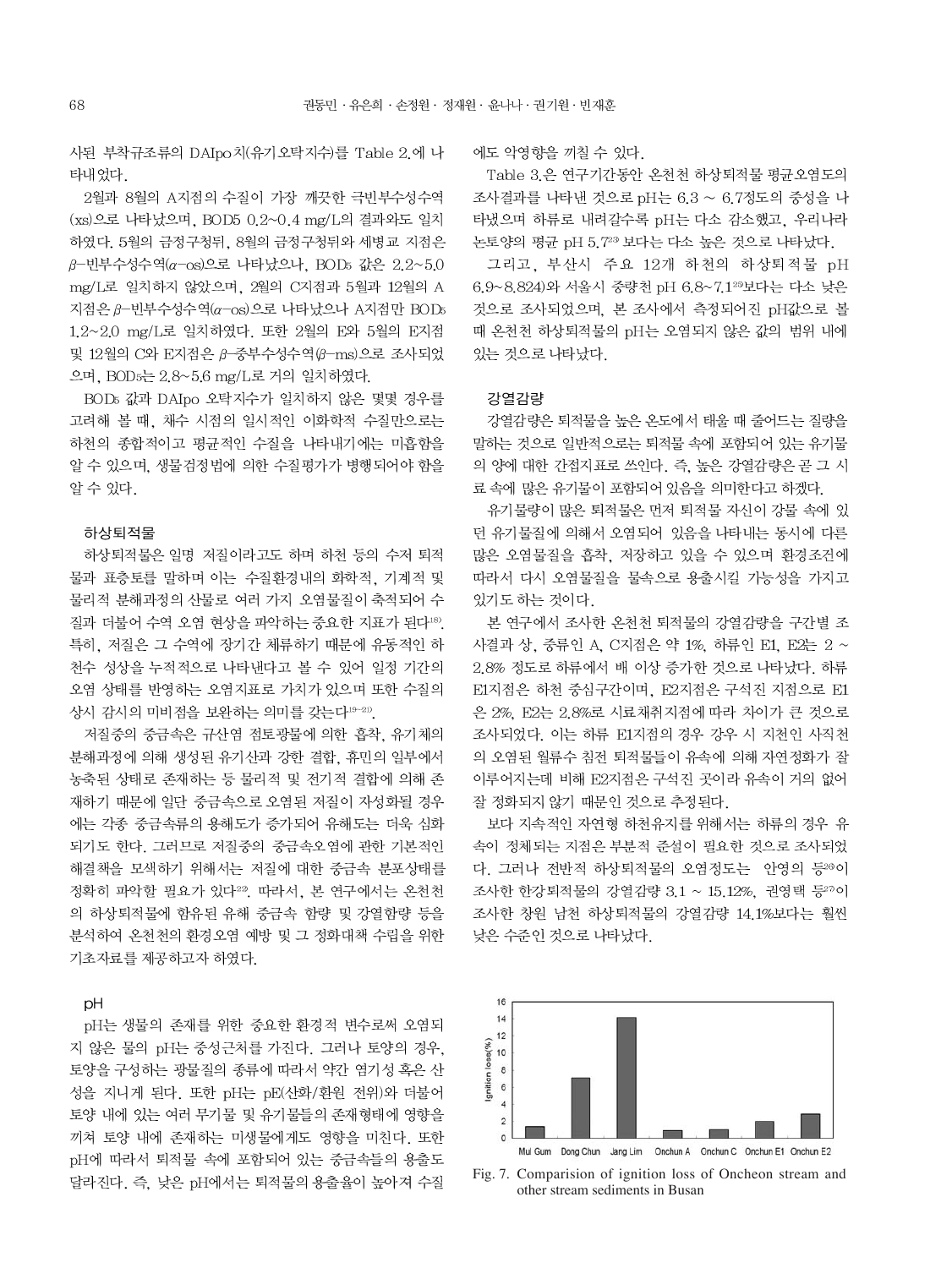그리고 Fig. 7.는 부산시 보건환경연구원에서 2006년도 4 분기에 조사한 부산시 관내의 하천들에 대한 강열감량과 온천 천 하류인 E지점들과의 비교결과를 나타낸 것이다. Fig. 5.에 서 보듯이 공단지역 내에 위치한 장림천과 도심하천인 동천의 강열감량은 각 14.2%, 7.1%로 온천천 하류인 E지점들 보다 유기물오염도가 상당히 높은 상태이며, 부산시 하상퇴적물 중 가장 양호한 곳 중의 하나인 낙동강 물금지역의 강열감량 1.4% 보다는 다소 높지만 부산지역 12개 하천 20개 지점의 평 균 강렬감량인 7.3%보다 훨씬 낮은 양호한 상태를 유지하고 있는 것으로 조사되었다.

우리나라의 하상저질에 대한 기준은 아직 없지만 US EPA 의 퇴적물오염도 지침<sup>28</sup>에 의하면 강열감량이 5%이하일 경우 는 오염이 되지 않은 상태, 5 ~ 8%사이의 경우에는 약간 오염 된 상태, 8%이상은 심하게 오염된 상태로 분류하고 있으므로 EPA지침에 따르면 온천천의 하상퇴적물은 오염되지 않은 상 태인 것으로 조사되었다. 이는 1995년부터 2003년까지 실시 된 온천천 정비사업계획에 의해 하상준설 등에 의한 하천정비 의 결과로 하상퇴적물의 오염도가 개선되었기 때문인 것으로 판단된다.

#### 중금속

일반적으로 중금속의 존재형태와 용출특성은 물의 산화/환원 전위, pH 등에 따라서 달라진다. 미립자 표면에 흡착된 금속은 물속에 녹아 있던 중금속이 점토 등의 표면에 전기적으로 흡착 된 것으로 그 결합력이 약하여 퇴적물 입자의 교란이나 수층의 pH, 중금속의 농도변화에 의해 쉽게 이동될 수 있다. 탄산염의 형태로 존재하는 중금속은 수층의 pH가 낮아지면 쉽게 용출된 다. 금속 산화물과 공침된 중금속은 주로 점토 표면에 철이나 망 간 산화물과 공침되어 있어 혐기성 상태로 될 때 용출 가능성이 크다. 유기물 형태의 유기금속은 플랑크톤이나 유기물에 흡착된 중금속 또는 유기물 분해에 의해 유화물로 존재하는 중금속으로 호기성 상태에서 용출가능성이 크다. 또한 일반적으로 산성도가 늘어난 하천의 경우 중금속은 많이 용출된다. 즉, 침전물에 함유 된 중금속류는 지천의 자연환경, 물리적, 화학적 영향에 따라 상 부의 수층으로 장기간에 걸쳐 용출되며 잠재적인 수질오염 원인 이 된다.

온천천 지점별 하상퇴적물의 중금속조사결과는 Table 3.에서 보는 것과 연구기간동안의 구리 평균농도는 1.615 ~ 8.959 mg/ kg으로서 이유대 등20)이 보고한 낙동강 하구의 2.3 ~ 16.2 mg/ kg, 문동열30이 조사한 전주 만경강 유역 저질토의 0.18 ~ 8.86 mg/kg과 박종석30이 보고한 청주시 석남천 저질의 2.2 ~ 11.6 mg/kg과 유사한 것으로 조사되었다.

구리는 인체 내에서 조혈보조 성분으로서 불가결한 워소로 알 려져 있으며, 뉴질랜드에서는 어류 및 어류제품에서 30.0 mg/kg 이하로 규제하고 있다<sup>30</sup>. 토양 중에 과량 존재할 경우 농작물 생 육에 폐해를 일으키는 것으로 알려져 있으며, 농작물재배를 제 한할 수 있는 논토양 중 구리 농도는 125 mg/kg이상으로 정하고 있다.

납의 평균농도 범위는 5.602 ~ 8.391 mg/kg으로서 김주원33) 이 보고한 인천지역 하상퇴적물의 9.00 ~ 44.8 mg/kg과 박종석  $30$ 이 보고한 청주시 석남천 저질의 ND ~ 49.1 mg/kg보다는 낮 으며, 문동열 등30이 조사한 전주 만경강 유역 저질토의 0.21 ~ 11.92 mg/kg과 유사한 것으로 나타났다. 납은 오염되지 않은 토 양 중에도 비교적 다량인 2 ~ 200 mg/kg 정도 함유되며, 미국 EPA의 오대호 저질에 대한 기준30에서 오염부하를 받기 시작하 는 함량이하로 거의 오염되지 않은 상태인 것으로 판단된다.

카드뮴의 평균농도 범위는 0.045 ~ 0.080 mg/kg으로서 김주 원33)이 보고한 인천지역 하상퇴적물의 0.03 ~ 0.90 mg/kg과 박종석30 보고한 청주시 석남천 저질의 ND ~ 1.04 mg/kg, 문 동열 등 • 이 조사한 전주 만경강 유역 저질토의 ND ~ 0.092 mg /kg보다는 낮거나 유사한 것으로 조사되었으며, 미국 오대호 저 질기준30에서 제시한 카드뮴의 기준을 보면 오염을 받지 않은 저 질내의 자연함유량이 0.6 mg/kg정도이므로 오염이 않된 상태 인 것으로 판단된다.

망간의 평균농도 범위는 88.0 ~ 105.0 mg/kg으로서 특별한 망간의 배출오염원이 없는데도 높은 값을 보인 것은 망간은 주 로 지질에 기인하며 토양이나 저질에서 불용성의 이산화망간으 로 존재하는데 혐기성상태에서 Mn<sup>+4</sup>이 Mn<sup>+2</sup>로 환원하여 쉽게 용해가 되기 때문이다.

송희일 등30이 조사한 경기도 신천의 저질의 98.1 ~ 439.0 mg/kg, 서미연 등30이 보고한 안양천 퇴적물의 100.8 ~ 725.0 mg/kg과 어수미 등370 보고한 서울시 인근의 한강 지천 하상저 질의 272.0 ~ 970.8 mg/kg보다는 훨씬 낮은 것으로 나타났다.

한편 Table 4.에 나타난 바와 같이 미국 EPA의 오대호 저질 에 대한 기준34)에서도 망간의 자연함유량은 400 mg/kg정도로 규 정하고 있어 온천천의 하상퇴적물의 망간 오염도는 아주 낮다고 할 수 있겠다.

아연의 평균농도 범위는 11.4 ~ 43.9 mg/kg으로서 김주원33)

Table 3. Average concentration of pH and heavy metals in the sediment of Oncheon stream at each site during the study period

| (unit : mg/kg, dry basis) |  |
|---------------------------|--|
|                           |  |

| i rame te rl<br>Site | $\mathbf{r}$<br>рH | P <sub>b</sub> |       |       |       | ৴    | Mr    |       |
|----------------------|--------------------|----------------|-------|-------|-------|------|-------|-------|
|                      | 6.7                | 5.602          | 1.615 | 0.104 | 0.045 | 11.4 | 101.5 | 0.155 |
|                      | 6.5                | 7.300          | 7.042 | 0.449 | 0.072 | 35.7 | 88.0  | 0.253 |
| $\overline{ }$<br>∸  | 6.3                | 8.391          | 8.959 | 0.672 | 0.080 | 43.9 | 105.0 | 0.335 |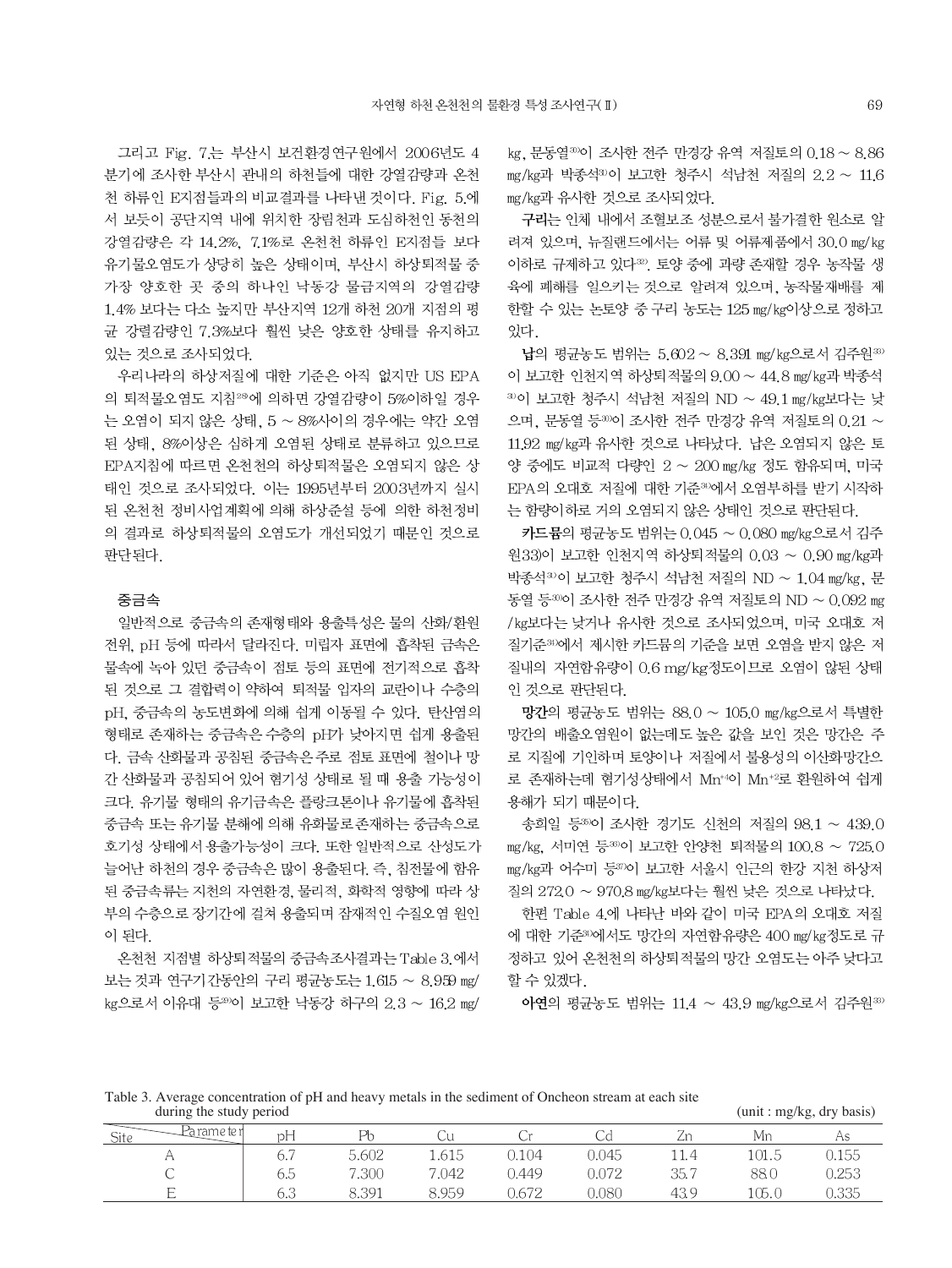Table 4. Sediment Quality Guideline of heavy metal for Great Lakes(US EPA)

|       |                 |              | (unit : mg/kg, dry basis) |
|-------|-----------------|--------------|---------------------------|
| Metal | No Effect Level | Lowest Level | Limit of Tolerance Level  |
| UG    | J.6             | 1.U          | 10.0                      |
| Cu    | 15.0            | 25.0         | 114.0                     |
| Mn    | 400.0           | 457.0        | 1110.0                    |
| Pb    | 23.0            | 31.0         | 250.0                     |
| Zn    | 65.0            | 110.0        | 800.0                     |



Fig. 8. Concentration of bed sediment in E site of the lower Oncheon stream during the study period

이 보고한 인천지역 하상퇴적물의 38.7 ~ 392.1 mg/kg과 박종 석31)이 보고한 청주시 석남천 저질의 24.2 ~ 67.1 mg/kg보다 는 낮으며, 문동열 등30이 조사한 전주 만경강 유역 저질토의 0.024 ~ 65.04 mg/kg과 비교 시 지점에 따라 다소 높거나, 유 사한 것으로 나타났다.

우리나라에는 기준이 없는 하상퇴적물의 중금속농도는 Table 4. 미국 EPA의 오대호 저질에 대한 기준<sup>30</sup>과 비교해보면 온천 천의 하상퇴적물 중금속오염도는 모두 오염이 안 된 상태에 속 했다. 그리고, 구간별 중금속농도는 구리와 납, 비소 등의 경우 중, 하류인 C, E지점이 상류의 A지점보다 중금속농도가 약간 높은 것으로 조사되었다.

이와 같은 현상은 아직까지 온천천의 차집하수관거는 강우 시 우수가 배제되는 분류식이 아닌 합류식으로 특히, 중·하류의 경우 초기 강우 시 비점오염원으로부터 유입되는 오염물질이 지 천을 월류하여 온천천 본류로 유입되고 있으므로 이들 오염물질 에 의해 유기물 및 중금속 농도가 다소 증가한 것으로 추정된다.

Fig. 8. 는 온천천 하류인 E지점에서 연구기간 동안의 중금속 농도변화를 조사한 것으로 2006년과 2007년 8월 비소가 다소 상승한 것을 제외하고는 거의 큰 변화는 없는 것으로 나타났으 며, 하류 E지점에서 비소가 증가한 것은 우수기 지천의 하수 및 흙탕물이 하류 F지점으로 유입된 것과 연관이 있는 것으로 추정 된다. 그러나, 하상퇴적물은 그것이 속해 있는 환경 즉 채취당시 의 채취지점 등에 의해 그 오염도가 다를 수 있으며, 중금속의 경우는 pH변화나 퇴적물 준설 시 용출될 가능성이 있으며 또한 생체 내 축적되는 성질 및 주변 생태에 미치는 영향 등을 고려해 계속적인 모니터링 작업이 필요한 것으로 판단된다.



Fig. 9. Number of species before and after the flowing of supporting Water



Fig. 10. Number of individuals before and after the flowing of supporting Water

#### 저서성 대형무척추동물 군집 변화

종수 및 개체수 변화 : 저서성 대형무척추동물은 종류가 매 우 다양하고 환경조건에 따른 적응성이 좋으며, 이동성이 적고 서식처의 환경교란에 대하여 민감하게 반응하며, 정량적인 채 집과 분석이 용이하므로 이를 이용한 수질환경조사가 활발하 게 이루지고 있는 추세이다38.

온천천의 하천유지용수로 낙동강 물을 통수하기 전(2005. 9. 9, 11. 1)과 후(2006. 2. 이후)의 물 환경을 생태학적 관점 에서 평가하기 위해 저서성 대형무척추동물의 군집 변화를 지 점 별로 개체수와 종수, 종다양성지수 및 우점도지수를 비교 분석하였다. 연구기간동안 하천유지용수 공급 전, 후의 각 지 점별 평균 종수와 개체수 변화는 Fig. 9, 10.에 나타냈으며, 출현종과 개체수 현황은 Table 5.와 같이 조사되었다.

하천유지용수 공급 전의 종수와 개체수는 Fig. 9, 10.에서 보듯이 A(상류)지점 13종 96개체, C(중류)지점 6종 87개체, E(하류)지점은 4종 342개체로 하류로 내려갈수록 종수는 크 게 줄고, 개체수는 크게 증가하는 것으로 나타났다. 하천유지 용수로 상수원수 2 ~ 3급수인 낙동강물을 공급 후 저서무척추 동물상의 변화는 2007년 12월에 A(상류)지점은 16종 62개 체, C(중류)지점은 총 9종 141개체, E(하류)지점은 9종 381개 체로 하천유지용수 공급 전에 비해 중 · 하류인 C, E지점의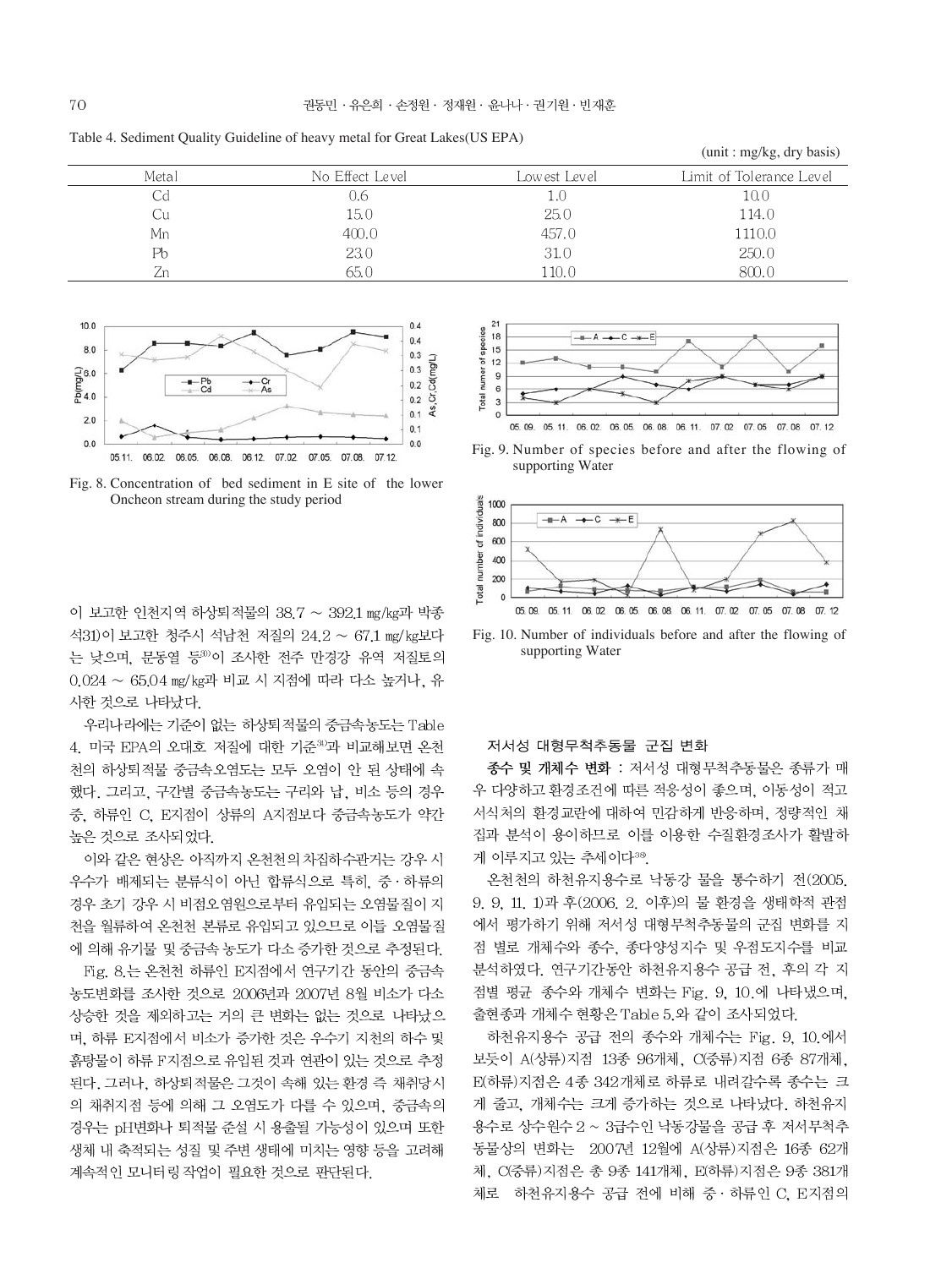| perio d                             |                | 1st('05.09.)  |              |                | 2nd('05.11.)   |                |                | 3rd('06.02.)  |              |                | 4th('06.05.)   |                |                | 5th(06.8)      |     |                | 6th('06.11.)  |                |
|-------------------------------------|----------------|---------------|--------------|----------------|----------------|----------------|----------------|---------------|--------------|----------------|----------------|----------------|----------------|----------------|-----|----------------|---------------|----------------|
| species                             | A              | $\mathcal{C}$ | E            | A              | $\mathcal{C}$  | $\mathsf E$    | A              | $\mathcal{C}$ | E            | A              | $\mathcal{C}$  | E              | A              | $\mathcal{C}$  | E   | $\overline{A}$ | $\mathcal{C}$ | E              |
| Phagocata vivida(산골플라나리아)           | 9              |               |              | 17             |                |                | 5              |               |              | 14             |                |                | $\mathbf{1}$   |                |     | 14             |               |                |
| Limnodrilus socialis(실지렁이)          | 23             |               | 55 403       | 52             |                | 17 157         | 64             |               | 19 160       | 23             | 14             | -6             |                | 11             | 720 | 21             |               | 43             |
| Hirudinia sp.1(거머리1)                | 1              |               | 2            | $\overline{2}$ |                |                | $\overline{4}$ |               |              |                | 1              |                |                | 1              |     |                |               | 4              |
| Hirudinia sp.2(거머리2)                |                |               |              |                |                |                |                |               |              |                |                |                |                |                |     |                |               | 1              |
| Physidae sp. (왼돌이물달팽이과)             |                | 12            | $\mathbf{1}$ |                | 27             |                |                | 8             | $\mathbf{1}$ |                |                |                |                | 5              | 2   | 10             | 14            |                |
| Semisulcospira sp.(다슬기)             | $\overline{2}$ |               |              | 4              |                |                |                |               |              | 3              |                |                | 2              |                |     |                |               |                |
| Baetis nla(꼬마하루살이nla)               |                |               |              |                |                |                |                |               |              |                |                |                | 12             |                |     |                | 44            | -6             |
| Baetis thermicus(꼬마하루살이)            |                | 11            | 11           |                | $\sqrt{2}$     |                | $\overline{2}$ | 5             | 20           | 5              | 3              | $\sqrt{2}$     | 39             | 8              |     | 6              |               |                |
| <i>Baetiella japonica</i> (애하루살이)   |                |               |              |                |                |                |                |               |              | 6              | $\overline{2}$ |                | 1              |                |     | $\overline{2}$ |               |                |
| Bleptus fasciatus(맵시하루살이)           | 9              |               |              | 12             |                |                |                |               |              |                |                |                |                |                |     | $\overline{2}$ |               |                |
| Ecdyonurus Kub(참납작하루살이 Kub)         |                |               |              |                |                |                |                |               |              |                |                |                | $\overline{2}$ |                |     | $\overline{2}$ |               |                |
| Ecdyonurus le vis(네점하루살이)           | $\overline{2}$ |               |              | $\overline{4}$ |                |                | 3              |               |              | $\overline{2}$ |                |                | 3              |                |     | 12             |               |                |
| Paraleptophlebia chocorata(두갈래하루살이) | $\overline{2}$ |               |              |                |                |                | $\mathbb{1}$   |               |              |                |                |                |                |                |     |                |               |                |
| Ephemera strigata(무늬하루살이)           |                |               |              | 1              |                |                |                |               |              |                |                |                |                |                |     |                |               |                |
| Davidius lunatus(쇠측범잠자리)            | $\overline{2}$ |               |              | 1              |                |                |                |               |              |                |                |                |                |                |     |                |               |                |
| Nemoura KUa(민강도래 KUa)               |                |               |              |                |                |                | 1              |               |              |                |                |                |                |                |     |                |               |                |
| Tipula sp.(각다귀 sp.)                 | 3              |               |              | 6              |                |                | $\overline{2}$ |               |              |                |                |                |                |                |     | 24             |               |                |
| Chironomus sp.1(붉은색 깔따구)            |                | 26            |              |                | 16             | $\overline{5}$ |                | 2             | 8            |                | 73             | $\overline{5}$ |                | 1              | 8   |                | 2             | 5              |
| Chironomus sp.2(횐색 깔따구)             | 8              |               |              |                | 3              |                | 4              | 8             | $\mathbf{1}$ | 14             | 21             | 16             | 1              | $\overline{2}$ |     | 10             | 11            | $\overline{4}$ |
| Chironomus sp.3(흰색 깔따구)             |                |               |              | 6              |                |                |                |               |              | $\overline{2}$ | 8              | $\overline{2}$ | $\overline{2}$ |                |     |                | 22            | 11             |
| Hydropsyche Kua (줄날도래 Kua)          | 5              |               |              | 5              |                | 3              | 5              |               |              | $\mathbf{1}$   |                |                | 5              |                |     | 4              |               |                |
| Glossosoma KUa(광택날도래 KUa)           | 6              |               |              | $\overline{4}$ |                |                | $\overline{2}$ |               |              | 3              |                |                |                |                |     | 3              |               |                |
| Goerodes sp. (네모집날도래)               |                |               |              | 5              |                |                |                |               |              |                |                |                |                |                |     |                |               |                |
| Rhyacophila sp.(물날도래)               |                |               |              |                |                |                |                |               |              |                |                |                |                |                |     |                |               |                |
| Limnephilidae sp.(우묵날도래)            |                |               |              |                |                |                |                |               |              |                |                |                |                |                |     |                |               |                |
| Nematoda sp.1(선충류1)                 |                |               |              |                |                |                |                |               |              | $\mathbf{1}$   | $\overline{2}$ |                |                |                |     | 1              |               |                |
| Nematoda sp.2(선충류2)                 |                |               |              |                |                |                |                |               |              |                |                |                |                |                |     | $\mathbf{1}$   |               |                |
| Isopoda sp.(등각류)                    |                | 2             |              |                | $\overline{2}$ |                |                | 5             |              |                | $\overline{4}$ |                |                | 1              |     |                | 18            | -10            |

Table 4. Total individuals and species of marcroinvertebrate during the study period in Onchum stream

종수는 증가하였고, 개체수는 비슷하거나, 약간 증가한 것으로 조사되었다.

이는 하천유지용수로 낙동강 물을 30,000 ~ 50,000 m<sup>3</sup>/ 일 통수한 후 중 하류의 수질 향상에 의해 저서의 생물환경이 개선되었기 때문인 것으로 추정된다. 반면, 낙동강물 통수에 영향을 받지 않는 상류인 A지점은 Fig. 9, 10.에서 보듯이 하 천유지용수 공급 후 종수는 약간증가하였으나 개체수 변화는 크게 없는 것으로 나타났다.

#### 지점별 종 및 개체수의 변화

Table 5.는 각 지점별 종 및 개체수 그리고 Table 6.은 우 점, 아우점종 및 우점률의 조사결과를 나타낸 것이다. Table 5., 6.에서 보는 것과 같이 상류 A지점은 1급수의 지표종인 산 골플라나리아류(Phagocata vivida), 1 ~ 2급수 생물인 하루 살이류(Ephemroptera) 등 다양한 저서생물이 관찰되었으나, 오염수역에서 서식하는 실지렁이류(Limnodrilus socialis)도 우점하는 것으로 나타나 상류의 비점오염원에 의한 오염물이 간헐적 유입되고 있는 것으로 추정되었다.

낙동강물 통수이전에는 중, 하류인 C, E지점에서는 5급수

이상에서 서식하는 생물인 붉은색 깔다구(Chironomus sp.1) 와 실지렁이류(Limnodrilus socialis)들이 우점 하였으나 하 천유지용수 공급후인 2006년 2월이후 중류인 C지점에서는 3 급수에 주로 서식하는 꼬마하루살이속(Baetis thermicus. Baetis nla), 등각류(Isopoda sp.)가 우점하는 것으로 조사되 었다. 이는 2 ~ 3급수인 낙동강물 공급에 의한 수질 향상에 의 해 저서의 생물환경이 개선되었기 때문인 것으로 추정된다. 그 리고, 하류 E지점에서는 Table 6.에서 보는것과 같이 하천유 지용수 공급 후에도 여전히 오염수역에서 서식하는 실지렁이 류(Limnodrilus socialis들이 우점 하는 것으로 조사되었으 나 상대적으로 3급수에 주로 서식하는 꼬마하루살이속(Baetis thermicus, Baetis nla), 등각류(Isopoda sp.)들의 개체수도 증가하였다. 그리고, 평균 우점률은 하천유지용수 공급 전 0.865에서 하천유지용수 공급 후 0.739 낮아지고 종수도 2종 류 증가한 것으로 조사되어 하류의 경우도 물환경의 개선이 진 행되고 있는 것으로 판단되었다.

#### 종다양성지수 및 우점도지수 변화

Fig. 11, 12, 13.은 조사기간 동안의 각 지점별 종다양성 지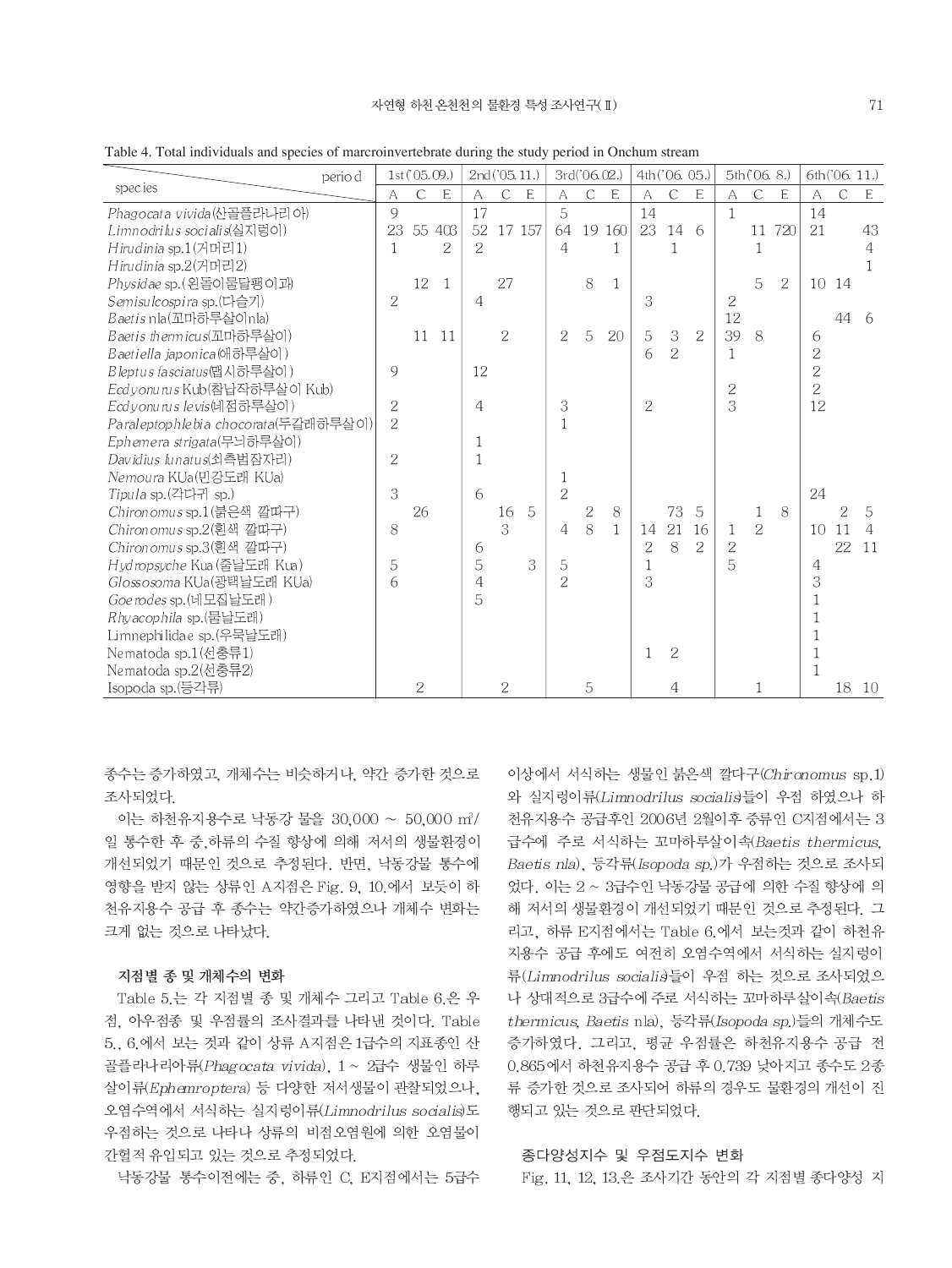#### Table 5. Continued

| perio d                       | 7th ('07.02.)                   | 8th('07.05)                | 9th (07.08)                   | 10th('07.12)                                   |
|-------------------------------|---------------------------------|----------------------------|-------------------------------|------------------------------------------------|
| <i>species</i>                | $\mathsf C$<br>$\mathsf E$<br>A | $\mathsf C$<br>E<br>A      | $\mathsf{C}$<br>E<br>A        | $\mathsf C$<br>A<br>E                          |
| Phagocata vivida (산골플라나리아)    | 1                               | 8                          | 13                            | $\mathbf{1}$                                   |
| Limnodrilus socialis(실지렁이)    | 6<br>62<br>1                    | 32<br>1 560                | 720<br>$\,$ 3 $\,$            | 3<br>49                                        |
| Hirudinia sp. 1(거머리1)         | 3<br>6                          | $\mathbf{1}$<br>1          | 1<br>$\mathbf{1}$             | $\overline{2}$<br>$\sqrt{2}$<br>$\overline{4}$ |
| Physidae sp. (왼돌이물달팽이과)       | 5<br>6<br>$\mathbf{1}$          | 10                         | $\sqrt{2}$<br>$\overline{2}$  | $\overline{5}$                                 |
| Semisulcospira sp. (다슬기)      | 1                               | $\mathbf{1}$               | $1\,$                         | 9                                              |
| Cyprinofus incongruens(패충류)   | $\mathbf{1}$<br>$\mathbf{1}$    |                            |                               |                                                |
| Collembola sp.(톡톡이목)          | $\mathbf 1$                     |                            |                               |                                                |
| Baetis nla(꼬마하루살이nla)         |                                 |                            | $\overline{4}$                |                                                |
| Baetis thermicus(꼬마하루살이)      | 2<br>13<br><sup>18</sup>        | 36 47<br>91                |                               | $\sqrt{2}$                                     |
| Potamanthus formosus(작은강하루살이) |                                 |                            |                               | $\mathbf 1$                                    |
| Ephemerellidae sp. (알락하루살이 과) |                                 |                            |                               | $\mathbf{1}$<br>$\mathbf{1}$                   |
| Ecdyonurus levis(네점하루살이)      | 18                              | 14                         | 32                            | 18                                             |
| Ameletus costalis(피라미하루살이)    |                                 | $\mathbf{1}$               |                               |                                                |
| Baetis fuscatus(개똥하루살이)       |                                 |                            | 3<br>3<br>5                   | 7<br>4                                         |
| Epeorus curvatulus(흰부채하루살이)   |                                 |                            | $\mathbf 1$                   |                                                |
| Nigrobaetis bacillus(깜장하루살이)  |                                 |                            | $\mathbf{1}$                  |                                                |
| Ephemera strigata(무늬하루살이)     |                                 |                            | $\overline{2}$                |                                                |
| Davidius lunatus(쇠측범잠자리)      |                                 |                            |                               | $\mathbf{1}$                                   |
| Antocha KUa 명주각다귀)            |                                 | $\sqrt{2}$<br>$\mathbf{1}$ |                               | 3                                              |
| Tipula sp.(각다귀 sp.)           | 16                              | 6<br>$\overline{4}$        |                               | 5<br>4                                         |
| Chironomus sp.1(붉은색 깔따구)      | 4<br>12                         | $\overline{2}$<br>7        | 94                            | 295<br>111<br>$\mathbf{1}$                     |
| Chironomus sp.2(흰색 깔따구1)      | 8<br>2<br>23                    | 12<br>45                   | $\sqrt{2}$<br>$\sqrt{2}$<br>6 | 10<br>10                                       |
| Chironomus sp.3(흰색 깔따구2)      | 21<br>71                        | 10<br>6                    | 3<br>$\overline{4}$           |                                                |
| Chironomus sp.4(흰색 깔따구3)      |                                 | 14                         |                               |                                                |
| Ceratopogonidae sp. (등에모기과)   | 3                               | 5                          |                               | 1                                              |
| Hydropsyche Kua (줄날도래 Kua)    |                                 | 3                          |                               | 5<br>$\overline{2}$<br>$\mathbf{1}$            |
| Goerodes sp. (네모집날도래)         |                                 | $\overline{2}$             |                               |                                                |
| Rhyacophila sp. (물날도래)        |                                 | $\,1$                      |                               |                                                |
| Limnephilidae sp.(우묵날도래)      |                                 | $\mathbf{1}$               |                               | $\,1$                                          |
| Nematoda sp.1(선충류1)           | 8                               |                            |                               | $\mathbf{1}$<br>1<br>6                         |
| Nematoda sp.2(선충류2)           |                                 | $\overline{2}$             |                               |                                                |
| Isopoda sp.(등각류)              | 40 26                           | 86<br>-11                  | 25                            | 18<br>$\overline{4}$                           |





수 및 우점도지수의 변화를 나타낸 것으로 하류인 E지점은 Fig. 11, 12, 13. 에 나타난 것과 같이 상, 중류지점인 A, C지 점과는 달리 하절기 우수기간인 8월에 종다양성지수는 급격히 감소하고, 반면 우점도지수는 증가하는 현상을 나타냈다.

이는 지천인 사직천의 합류식 하수관거의 생활하수 및 오염 물질이 강우에 의해 월류하여 하류인 E지점으로 유입되어 하 상 저질의 생태환경에 영향을 미쳐 Table 5, 6.에서 보는 것과 같이 오염내성이 강한 실지렁이류(Limnodrilus socialis)와 붉은색 깔다구류(Chironomus sp.1)가 우점하면서 일어난 현 상인 것으로 판단된다. Fig. 11.은 하천유지용수 공급 전, 후 구간별 종 다양성지수 변화를 나타낸 것으로 상류인 A지점은 0.92에서 동절기인 2006년 2월에 0.56으로 감소하다. 다시 2006년 11월에는 다시 1.06으로 증가 2007년 8월 0.69로 감 소, 2007년 12월 0.97로 증가하는 등 다소 변화가 있는 것으 로 나타났으나 평균 종다양성지수는 0.84로 높은 것으로 나타 났다.

중류의 C지점은 종다양성지수는 최고 0.69에서 최하 0.40 으로 큰 변화가 없는 것으로 나타났으나, 조사기간별로 살펴보 면 Fig. 11., 13.에서 보듯이 2007년 이후 종다양성지수는 약 간 감소하고, 우점도지수는 조금 증가하여 생물환경은 다소 악 화는 경향을 보이는 것 같으나 Fig. 9.와 Table 5.,6.의 종수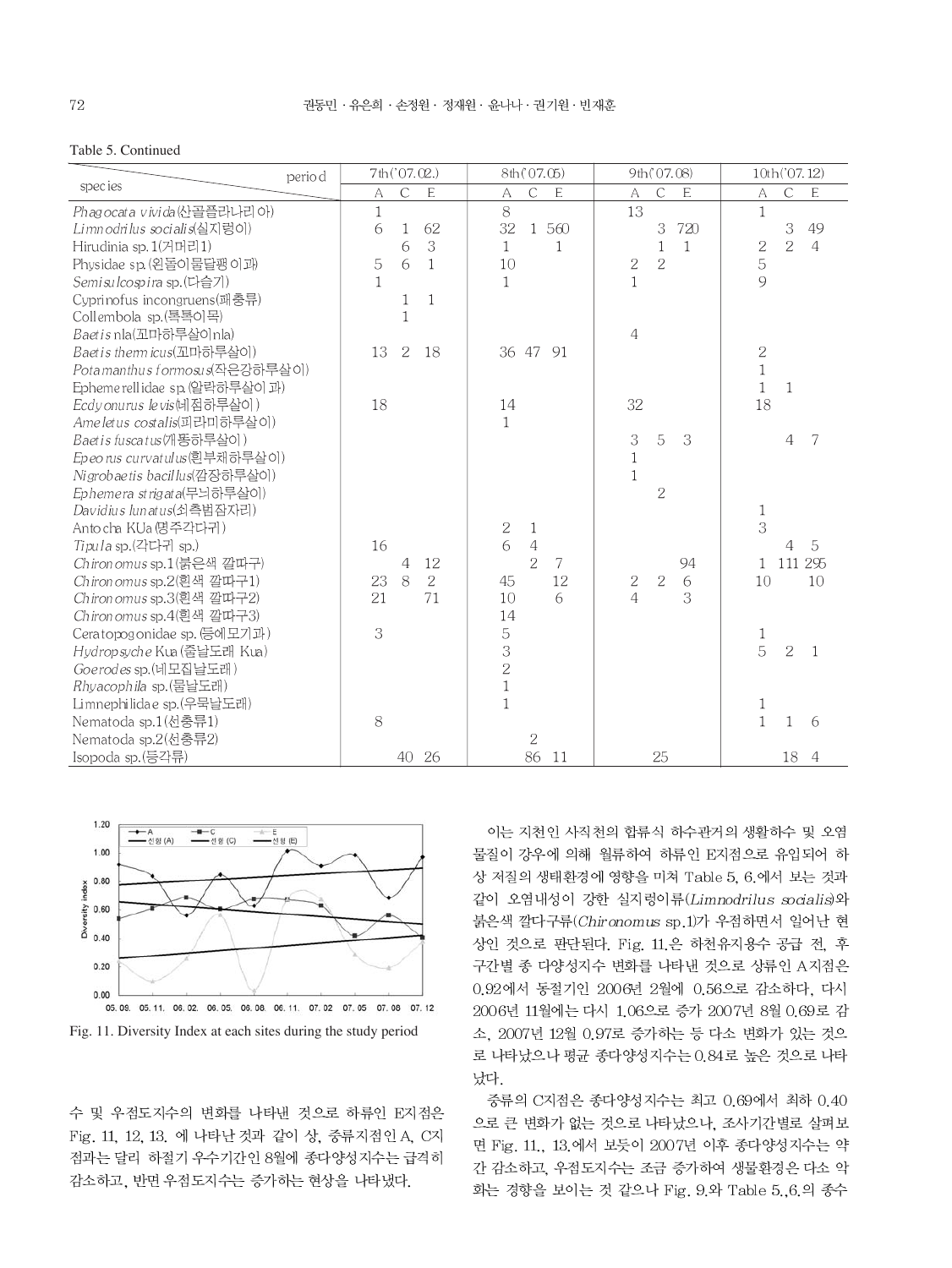| <b>Site</b><br>perio d | A                        | Dominance<br>Rate | B                     | Dominance<br>Rate | C                        | Dominance<br>Rate |
|------------------------|--------------------------|-------------------|-----------------------|-------------------|--------------------------|-------------------|
|                        | Limn odrilus socialis    | 0.319             | Limnodrilus socialis  | 0.519             | Limn odrilus socialis    | 0.778             |
| 2005.09.               | Phagocata vivida         | 0.125             | Chiron omus sp.1      | 0.245             | Baet is therm icus       | 0.216             |
|                        | Limn odrilus socialis    | 0.437             | Physidae              | 0.403             | Limn odrilus socialis    | 0.952             |
| 2005.11.               | Phagocata vivida         | 0.143             | Limn odrilus socialis | 0.254             | Chiron omus sp.1         | 0.030             |
|                        | Limn odrilus socialis    | 0.688             | Limn odrilus socialis | 0.404             | Limnodrilus socialis     | 0.838             |
| 2006.02.               | Phagocata vivida         | 0.054             | Chiron omus sp.2      | 0.170             | Baet is therm icus       | 0.105             |
|                        | Limn odrilus socialis    | 0.311             | Chiron omus sp.1      | 0.570             | Chiron omus sp.2         | 0.516             |
| 2006.08.               | aPha gocata vivida       | 0.189             | Chiron omus sp.2      | 0.164             | Limnodrilus socialis     | 0.194             |
| 2006.11.               | Baet is therm icus       | 0.574             | Limn odrilus socialis | 0.379             | Limnodrilus socialis     | 0.986             |
|                        | <i>Baetis</i> nla        | 0.176             | Baet is thermicus     | 0.276             | Chiron omus sp.1         | 0.011             |
| 2007.02.               | $Chiron \, omus sp.2$    | 0.200             | Isopoda sp.           | 0.580             | Chiron omus sp.3         | 0.362             |
|                        | $Chiron \, omus$ sp.3    | 0.183             | Chiron omus sp.2      | 0.116             | Limnodrilus socialis     | 0.316             |
| 2007.05.               | Chironomussp.2           | 0.234             | Isopoda sp.           | 0.601             | Limnodrilus socialis     | 0.814             |
|                        | Baet is therm icus       | 0.188             | Baet is therm icus    | 0.329             | Baet is therm icus       | 0.132             |
| 2007.08.               | Ecdy onurus levis        | 0.508             | Isopoda sp.           | 0.625             | Limnodrilus socialis     | 0.871             |
|                        | Phagocata vivida         | 0.206             | Baetis fuscatus       | 0.125             | $Chiron \, omus \, sp.1$ | 0.114             |
| 2007.12.               | Ecdy onurus levis        | 0.290             | Chiron omus sp.2      | 0.760             | Chiron omus sp.2         | 0.774             |
|                        | $Chiron \, omus$ sp. $2$ | 0.161             | Isopoda sp.           | 0.123             | Limnodrilus socialis     | 0.129             |

Table 6. Variation of dominance and subdominance rate of marcroinverebrate in Oncheon stream



Fig. 12. Rainfall and species diversity Index at E site during the study period





및 개체수 변화를 보면 중류에 있어 5급수에서 서식하는 실지 렁이류(Limnodrilus socialis)류는 크게 감소한 반면, 2 ~3 급수에서 서식하는 흰색깔다구류(Chironomus sp.2), 꼬마하 루살이속(Baetis thermicus, Baetis nla), 등각류(Isopoda sp.)종의 개체수가 크게 증가하면서 종다양성지수가 일시적 감 소하고 우점도지수는 다소 높아진 것으로 으로 추정된다.

이는 저서생물환경이 개선되는 과정에서 일어나는 현상인 것 으로 추정되므로 중류의 저서생물환경은 개선이 진행되고 있는 것으로 판단된다. 그러나, 하류인 E지점은 종다양성 지수는 2006년 5월에 0.57에서, 우수기인 8월에 종다양성 지수가 0.03으로 급격히 감소하다가 다시 11월에 0.68로 급격히 증가 하였으며, 이같은 변화는 2007년에도 같은 추세를 보이는 것으 로 나타나 하류의 경우 생태학적으로 저서생물환경이 불안정한 상태를 보이는 것으로 나타났다. 그러나 Fig. 11.에 나타난 것처 럼 우수기를 제외하고는 전반적으로는 종다양성지수가 서서히 증가면서 저서생물환경이 개선되고 있는 것으로 나타났다.

이와 같은 현상은 Fig. 12의 강우량과 종다양성 지수와의 관 계에서 나타난 것과 같이 8월에 종다양성 지수가 급격히 감소 하는 것은 강수량과 밀접한 관계가 있는 것으로 나타났다. 이 는 우수기 강우로 인해 지천의 오염물이 급격히 온천천 하류로 유입되면서 하천환경이 악화되어 일어난 것으로 추정되며, 그 이후에는 다시 종다양성 지수가 상승한 것은 시간이 경과하면 서 하상에 쌓였던 오염물질이 자정작용 및 유속에 의한 씻김현 상 등으로 하상의 생태환경이 회복되었기 때문인 것으로 판단 된다.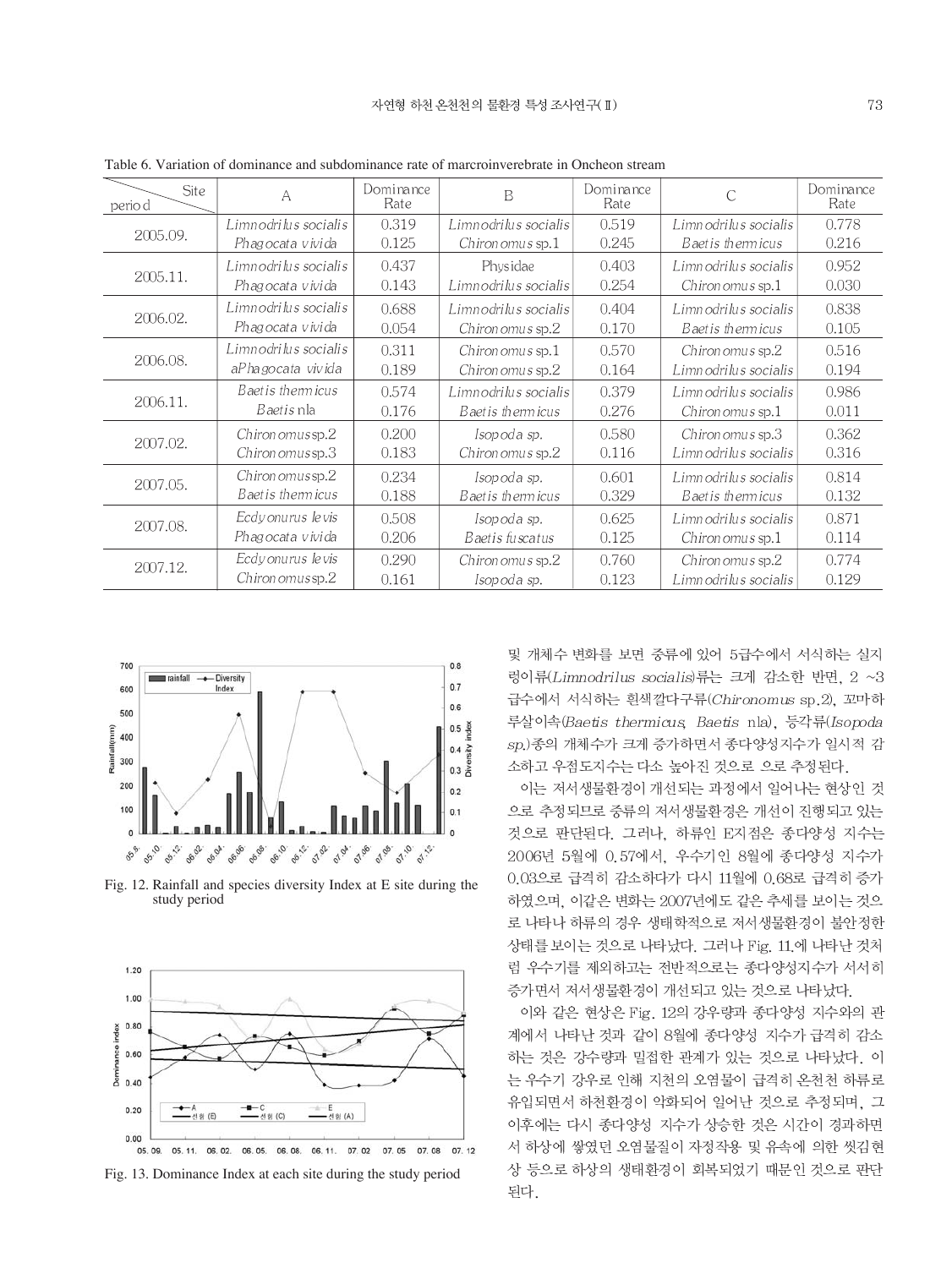

Fig. 14. Variation of GPI at each site during the study period



Fig. 15. Variation of water quality level by yun(1995) during the study period

지점별 군오염지수(GPI, Group Pollution Index) 및 수질등급 변화

Fig. 14.과 15는 윤<sup>11)</sup>에 따라 지표종 별 계급치를 구하여 지 점별로 군오염지수를 구하고 생물학적 수질등급을 구분하여 나타낸 것이다.

1 ~ 5등급은 각각 고도의 청정수, 청정수, 다소의 오염수, 오염수, 고도의 오염수를 의미한다. 군오염지수(GPI)는 윤<sup>11)</sup>에 의하여 제시된 것으로 0 ~ 4사이의 수치로 나타내며 수치가 낮을수록 수질은 청정하고 덜 오염되었음을 나타낸다.

Fig. 14는 군오염지수(GPI)를 나타낸 것으로 상류인 A지점 은 1.00 ~1.58, C지점 1.69 ~ 2.54, E지점 1.82 ~ 3.09로 상류에서 하류로 내려갈수록 군오염지수가 상승하는 것으로 나타나 하류로 갈수록 물환경이 나빠지는 것으로 조사되었다.

그러나. 기간별 조사결과를 보면 하천유지용수가 공급된 후 인 2006년 2월 이후부터는 상, 중, 하류 전구간에 걸쳐 시간 이 갈수록 저서의 물환경이 개선되는 추세를 보여주는 것으로 조사되었다. Fig. 15는 윤<sup>11)</sup>에 따라 지점별로 생물학적 수질등 급을 구분하여 나타낸 것으로 Fig. 15에서 보듯이 상류 A지점 은 꾸준히 생물학적으로 1 ~ 2등급수를 유지하고 있으며, 중 류는 하천유지용수 공급 전인 2005년 11월까지는 3 ~ 4등급 수준을 나타내고 있었으나, 하천유지용수 공급 후인 2006년 2월 이후부터는 꾸준히 2 ~ 3등급 수준를 유지하고 있는 것으 로 조사되어 물환경이 생물학적으로 서서히 개선되고 있는 것 으로 나타났다. 하류인 E지점은 윤<sup>11)</sup>에 의한 생물학적 수질등 급 기준으로 볼 때 2007년 8월까지는 뚜렷한 개선효과는 나타 나지 않았으나 2007년 12월부터는 개선효과를 보이고 있는 것으로 조사되어 하류도 물환경의 개선이 진행되고 있는 것으 로 나타났다.

하천유지용수로 낙동강물을 통수한 후 BOD기준 각 지점별 수질을 나타낸 Fig. 4와 윤<sup>10</sup>에 의한 생물학적 수질등급 기준 으로 조사한 Fig. 15.와 비교 시 수질은 하천유지용수 공급 전 에 비해 많이 개선되었고 중, 하류의 수질은 거의 같은 수준을 유지하고 있으나, 생물학적인 기준으로는 볼때 Fig. 15.에서 보듯이 하류의 저서생물환경은 중류보다 악화되어 있는 것으 로 나타나 보다 지속적이고 건강한 온전천 물환경 개선을 위해 서는 하류 지천의 하수관거의 분류식 정비가 필수적인 것으로 조사되었다.

#### 결 론

1. 하천유지용수로 낙동강 물을 통수하기 전, 후의 구간별 이화학적 수질 조사결과 하천유지용수 공급 전에는 인구가 밀 집한 도심지인 하류(B. C. D. F)지점으로 내려가면서 수질이 악화되고 있는 것으로 나타났으나, 하천유지용수 공급 후 중, 하류의 평일 유량은 약 39,000 ~ 59,000m3/일, 수질은 상수 원수 2 ~ 3급수 수준을 유지하고 있으며 하류로 내려가면서 수질이 악화되는 현상은 없는 것으로 조사되었다.

2. 하상퇴적물 오염도조사결과 pH는 중성, 강열감량은 1~ 2.8%로 오염되지 않은 상태를 유지하고 있으며, 중금속에 의 한 퇴적물의 오염도는 타 시도 및 미국의 오대호 저질에 대한 기준과 비교한 결과 양호한 수준이었다.

3. 부착조류에 의한 구간별 오탁계급은 상류는 수질이 가장 깨끗한 1급수 수준의 극빈부수성수역(xs) ~ α-빈부수성수역(α  $-\cos$ , 중류는 2, 3급수 수준의 β-빈부수성수역(β-os) ~ β- $\overline{5}$ 부수성수역( $\beta$ -ms), 하류는 3급수 수준의  $\beta$ -중부수성수역( $\beta$ -ms)인 것으로 나타났다.

4. 하천유지용수 공급 이전에는 5급수 이상에서 서식하는 저서무척추대형동물인 붉은색 깔다구(Chironomus sp.1)와 실지렁이류(Limnodrilus socialis)들이 중, 하류지점에 우점 하였으나 하천유지용수 공급 후에는 2 ~ 3급수에 주로 서식하 는 꼬마하루살이속(Baetis thermicus, Baetis nla), 흰색깔 다구(Chironomus sp.2), 등각류(Isopoda sp.)들의 개체수가 상대적으로 증가하고 군오염지수(GPI)가 감소하는 등 중, 하 류의 생물환경이 뚜렷이 개선된 것으로 나타났다.

5. 하천유지용수 공급 후 중, 하류의 이화학적 수질이 개선 되어 중, 하류의 수질 차이가 없었으나, 부착조류와 저서무척 추동물에 의한 생물학적인 기준으로는 하류의 물환경이 중류 보다 악화되어 있는 것으로 나타났으며, 특히 하류는 강우 후 물환경이 급격히 악화되는 것으로 나타나 보다 지속적이고 건 강한 온전천 물환경 개선을 위해서는 하류 지천의 하수관거의 분류식 정비가 필수적인 것으로 조사되었다.